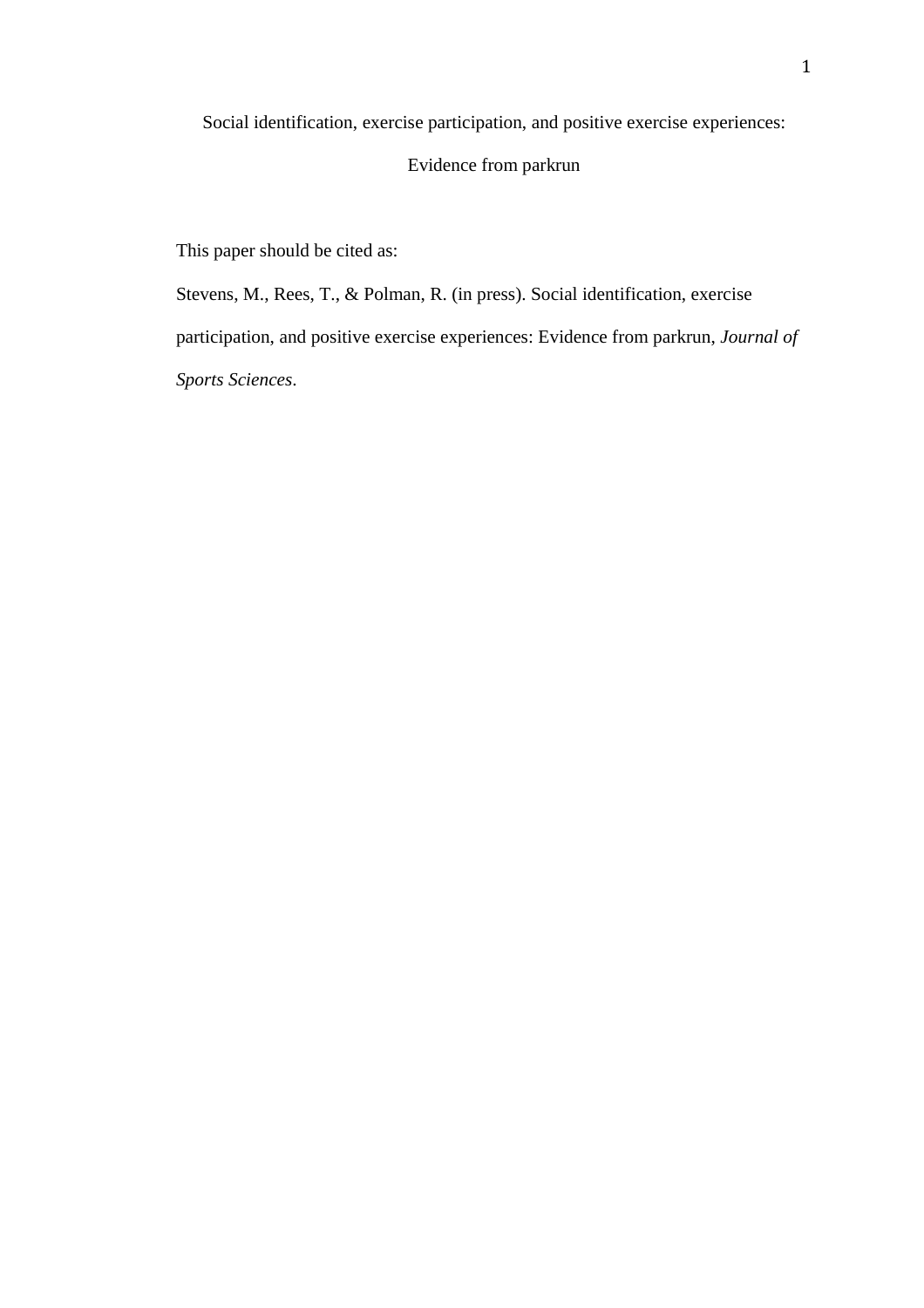| $\mathbf{1}$   | Running title: SOCIAL IDENTITY AND EXERCISE                                                  |
|----------------|----------------------------------------------------------------------------------------------|
| $\overline{2}$ |                                                                                              |
| 3              | Social identification, exercise participation, and positive exercise experiences:            |
| $\overline{4}$ | <b>Evidence from parkrun</b>                                                                 |
| 5              |                                                                                              |
| 6              | Mark Stevens <sup>a</sup> , Tim Rees <sup>a</sup> , Remco Polman <sup>b</sup>                |
| 7              |                                                                                              |
| 8              | <sup>a</sup> Department of Sport and Physical Activity, Faculty of Management, Bournemouth   |
| 9              | University, Dorset House, Talbot Campus, Fern Barrow, Poole BH12 5BB, UK.                    |
| 10             | <sup>b</sup> School of Exercise and Nutrition Sciences, Queensland University of Technology, |
| 11             | O-A411, Kelvin Grove Campus, Brisbane QLD, 4059, Australia.                                  |
| 12             |                                                                                              |
| 13             | Corresponding author: Mark Stevens                                                           |
| 14             | e-mail: mstevens@bournemouth.ac.uk                                                           |
| 15             |                                                                                              |
| 16             | Word count: 4669                                                                             |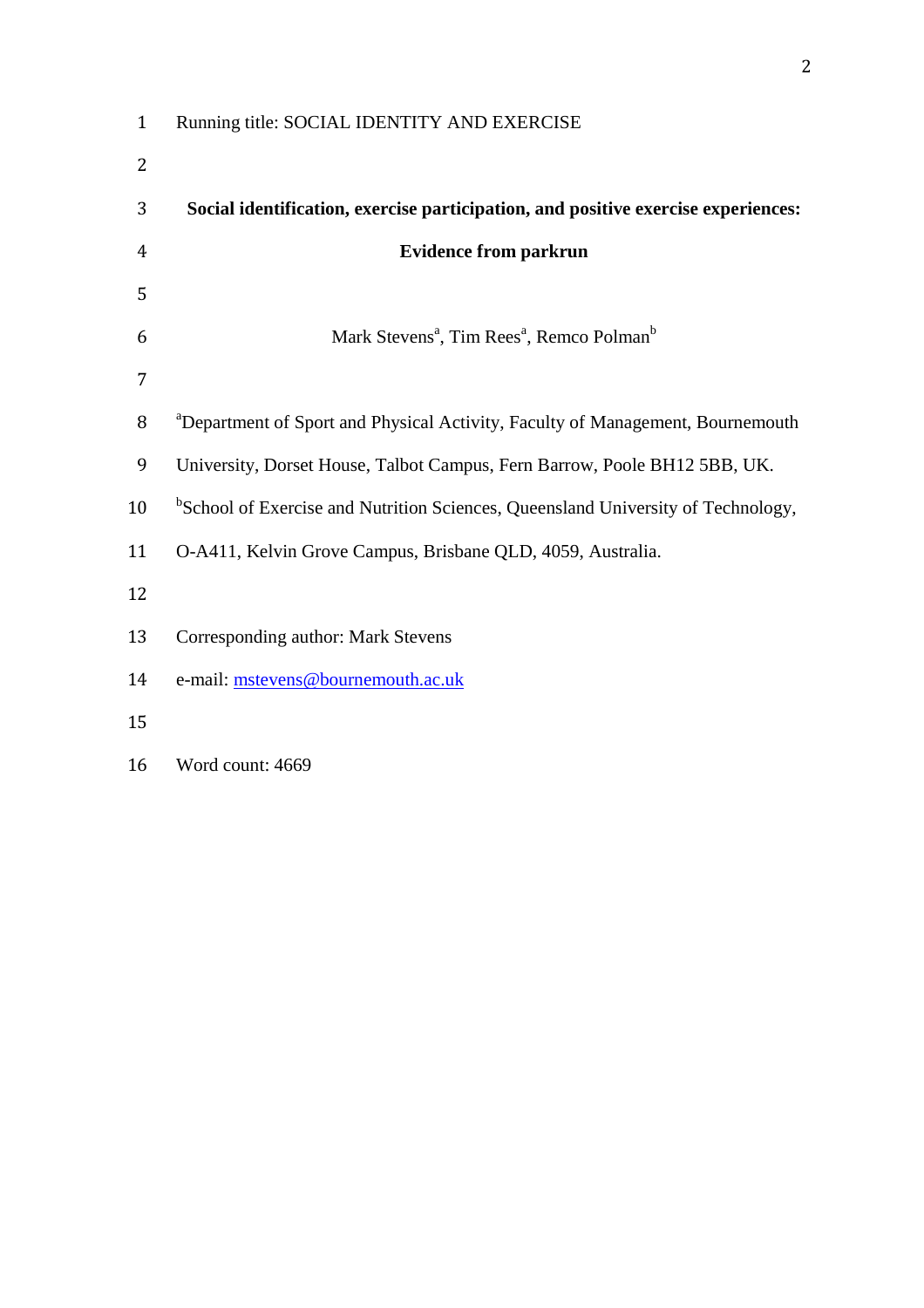| 17 | Social identification, exercise participation, and positive exercise experiences:       |
|----|-----------------------------------------------------------------------------------------|
| 18 | <b>Evidence from parkrun</b>                                                            |
| 19 |                                                                                         |
| 20 | <b>Abstract</b>                                                                         |
| 21 | Growing evidence suggests that social identities may have profound implications for     |
| 22 | physical activity participation. Real-world examinations of this relationship have,     |
| 23 | however, been lacking, with research predominantly examining intentions and             |
| 24 | hypothetical scenarios. To address this shortcoming and further advance                 |
| 25 | understanding in this area, the present study tested relationships between group        |
| 26 | identification, participation, two exercise-specific outcomes (exercise-specific        |
| 27 | satisfaction and group cohesion), and a broad health indicator (life satisfaction)      |
| 28 | among individuals recruited from parkrun. Participants $(N=289)$ completed              |
| 29 | questionnaires measuring all variables except participants' parkrun participation,      |
| 30 | which was objectively assessed. Structural equation modeling demonstrated that          |
| 31 | group identification was significantly associated with greater participation, exercise- |
| 32 | specific satisfaction, group cohesion, and life satisfaction. Findings provide real-    |
| 33 | world evidence of the health-related benefits associated with forming strong social     |
| 34 | identities in exercise settings.                                                        |
| 35 |                                                                                         |

Key words: social identity; exercise; structural equation modeling; parkrun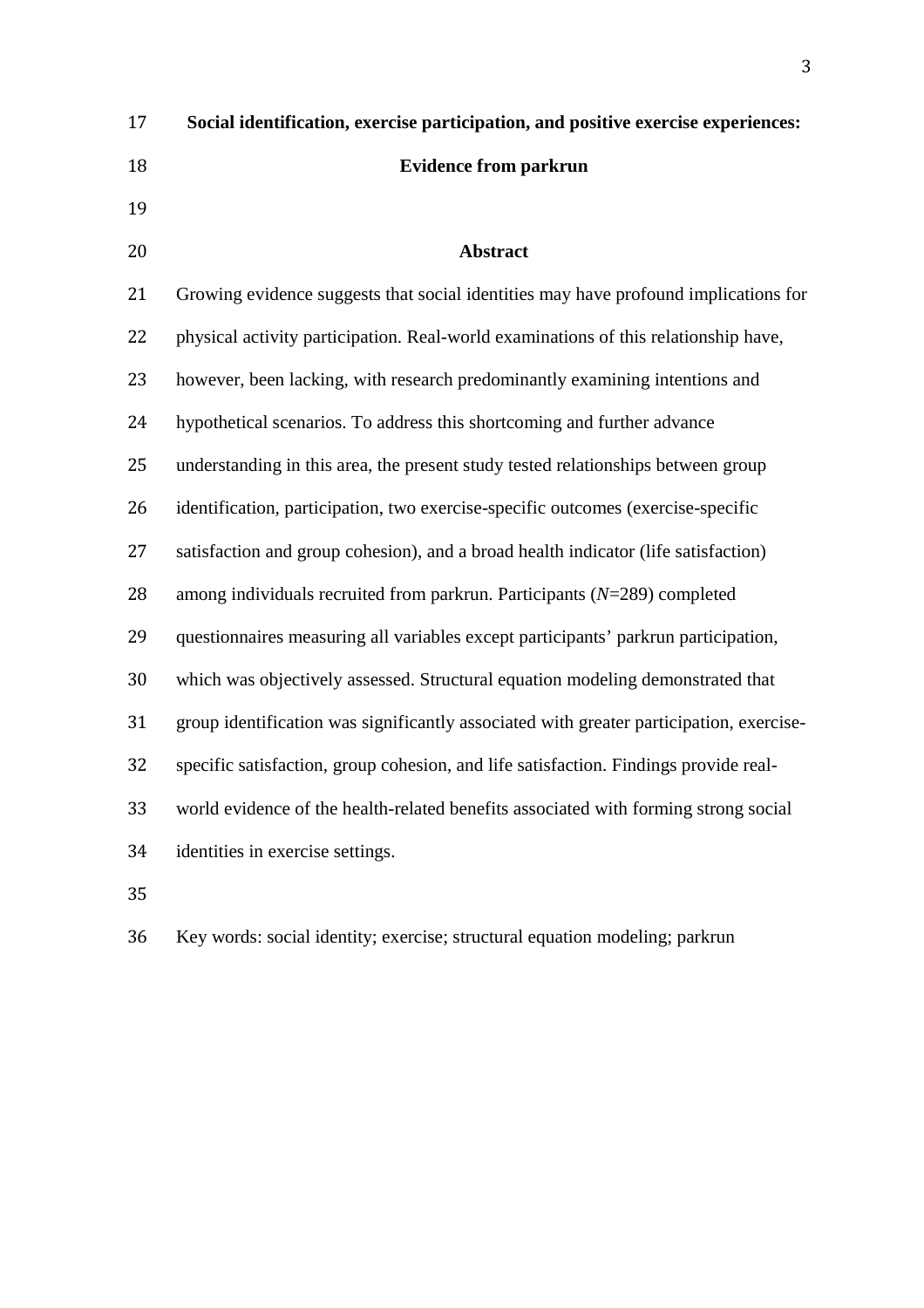# **Introduction**

| 38 | Physiological benefits of physical activity include a reduced risk of stroke,          |
|----|----------------------------------------------------------------------------------------|
| 39 | hypertension, and contracting non-communicable diseases such as diabetes,              |
| 40 | ischaemic heart disease, and certain types of cancer (World Health Organization,       |
| 41 | 2017). Psychological benefits include improved self-esteem, cognitive functioning,     |
| 42 | and mood, as well as reductions in both the symptoms and incidence of anxiety and      |
| 43 | depression (Biddle, Mutrie, & Gorely, 2015). Nevertheless, almost a quarter of         |
| 44 | adults (23.3%) worldwide remain insufficiently active, with the latest data further    |
| 45 | suggesting that global physical activity levels are not improving, despite many        |
| 46 | countries having a national physical activity policy or plan (Sallis et al., 2016). To |
| 47 | address this problem, researchers have recently begun to emphasise the need to adopt   |
| 48 | broader approaches to promoting physical activity, which consider the numerous         |
| 49 | individual, environmental, policy, and social determinants (e.g., Ding et al., 2012;   |
| 50 | Garcia, Healy, & Rice, 2016; Sallis et al., 2006). In line with these proposals,       |
| 51 | evidence suggests that social factors-and in particular the development of social      |
| 52 | identities—may have profound implications for participation in physical activity       |
| 53 | (Strachan, Shields, Glassford, & Beatty, 2012; Terry & Hogg, 1996; see also Stevens    |
| 54 | et al., 2017). Building on this promising research, the present study sought to        |
| 55 | advance understanding by testing relationships between group identification,           |
| 56 | participation, and a range of previously unexplored exercise-specific outcomes and     |
| 57 | broad health indicators in a real-world setting (i.e., moving beyond a focus on the    |
| 58 | hypothetical effects of group identification; Strachan et al., 2012; Terry & Hogg,     |
| 59 | 1996).                                                                                 |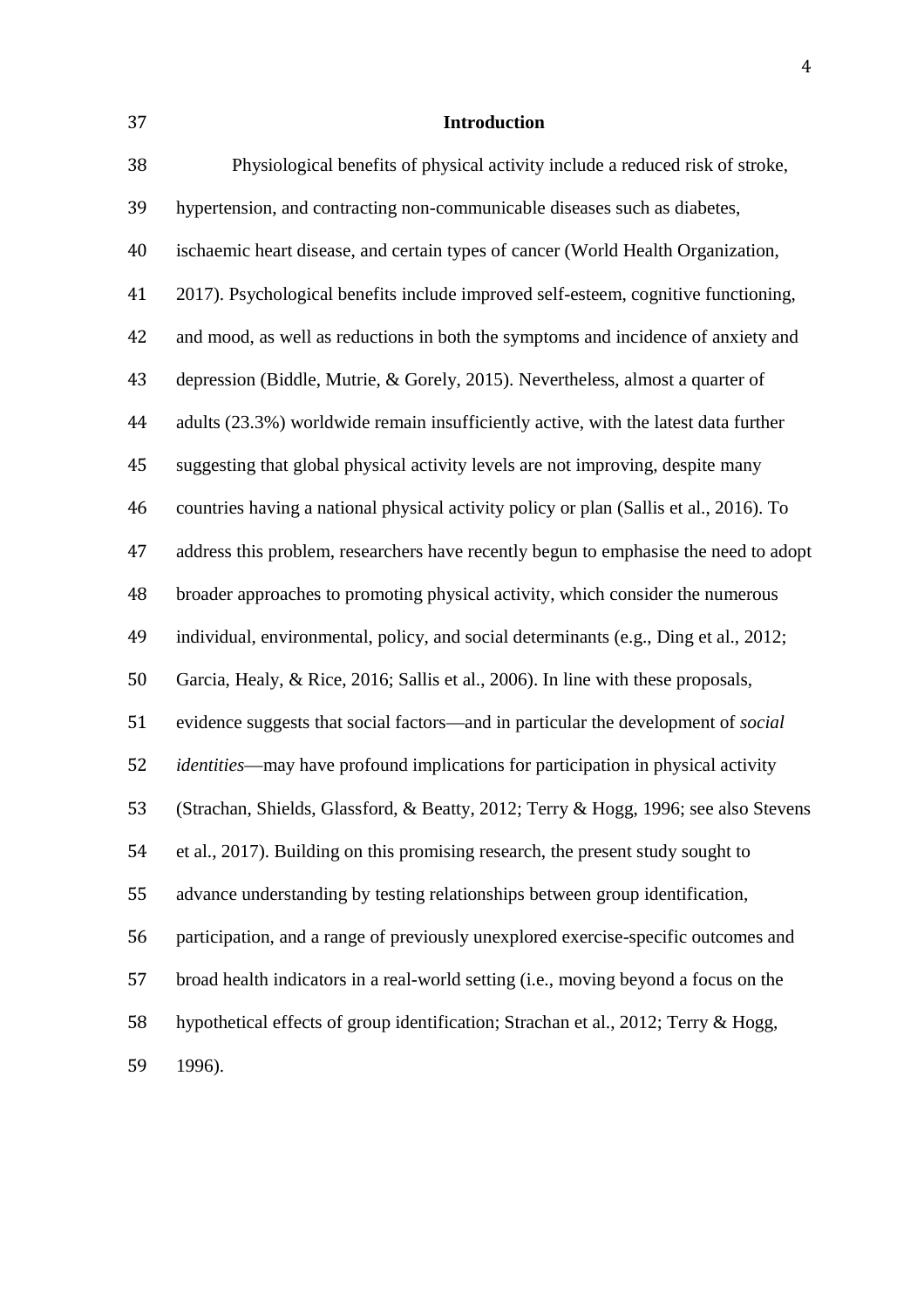#### *Social Identity and Exercise*

 According to the *social identity approach* (Tajfel & Turner, 1979; Turner, Hogg, Oakes, Reicher, & Wetherell, 1987), defining (or *self-categorising*) oneself in terms of a specific social identity (e.g., as a parkrunner) is associated with a desire both to discover the meaning of that identity, and to align one's attitudes and behaviours with others who share it (Turner et al., 1987). Put slightly differently, this means that the stronger an individual's sense of identification as a member of a group (and therefore the stronger that social identity's contribution to their sense of self), the more motivated the individual will be to engage in behaviours normative of *in-group* members. Evidence from various domains supports these suggestions. For example, Tarrant and Butler (2011) found that university students reported greater intentions to reduce alcohol consumption when their social identity as a 'British person' rather than a 'university student' was made salient. Similarly, Falomir- Pichastor, Toscani and Despointes (2009) demonstrated that the strength of nurses' identification as a member of their professional group was significantly and positively associated with their likelihood of having received a flu vaccination the previous year, and intention to be vaccinated the following year.

 Along similar lines, and of particular relevance to the present study, evidence also suggests that, in group exercise settings—where exercise behaviour is likely to be a group norm—high levels of group identification may promote greater exercise participation. Terry and Hogg (1996) found that individuals who identified more strongly as a member of a group in which exercise was normative reported greater intentions to engage in regular exercise than those who identified weakly as a member of the group. Similarly, Strachan et al. (2012) found that runners who had formed a stronger identity as a member of their running group completed a greater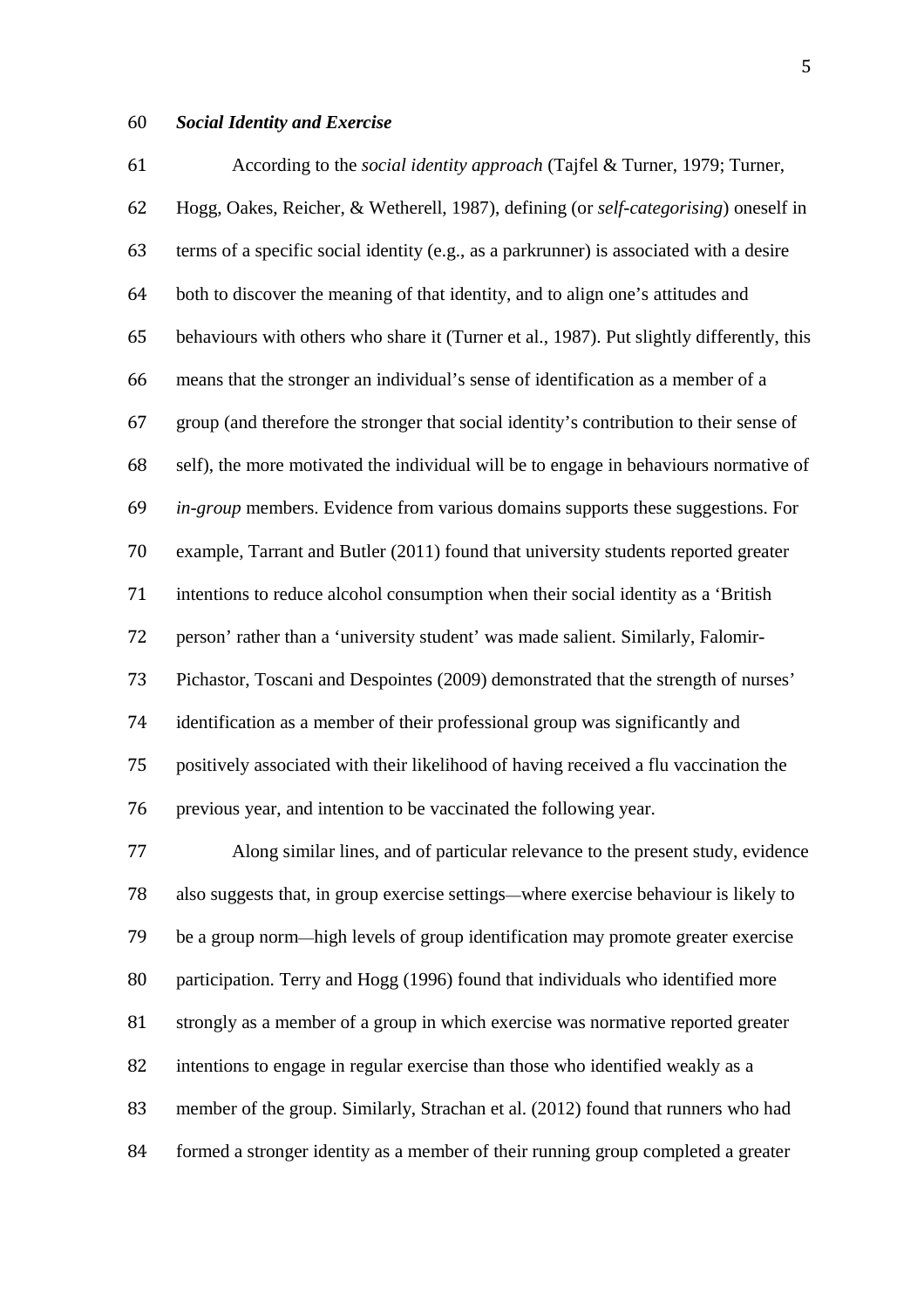proportion of their runs with the group and were less confident they would continue running should the group disband. Given the well-documented (and often considerable) gap between individuals' exercise intentions and behaviours (e.g., see Rhodes & de Bruijn, 2013; Sniehotta, Scholz, & Schwarzer, 2005), however, exploring the relationship between group identification and individuals' actual (rather than intended) exercise participation is a vital next step for research.

*The Present Study*

 Building on the foregoing discussion, the first aim of this study was, therefore, to explore the relationship between group identification and participation in a real-world exercise setting (parkrun). To further extend understanding in this area, we also examined relationships between group identification and an exercise- specific affective outcome (individuals' satisfaction with their parkrun experiences) and a key group construct (group cohesion), and between participation and a broad health indicator (life satisfaction).

 All hypotheses are represented schematically in Figure 1. First, building on previous research (Strachan et al., 2012; Terry & Hogg, 1996), and a fundamental assertion of the social identity approach that self-categorisation as a member of a specific group is associated with a desire to co-ordinate one's own behaviours with those normative of in-group members (Turner et al., 1987), we hypothesised that higher levels of group identification (i.e., stronger identification as a parkrunner) would be associated with higher levels of parkrun participation (H1).

 Second, extending this, we hypothesised that individuals who possess a greater sense of shared identity or, in slightly different terms, a greater sense of social connectedness (Greenaway et al., 2015) with those they exercise with, would report more positive exercise experiences. Specifically, we hypothesised a positive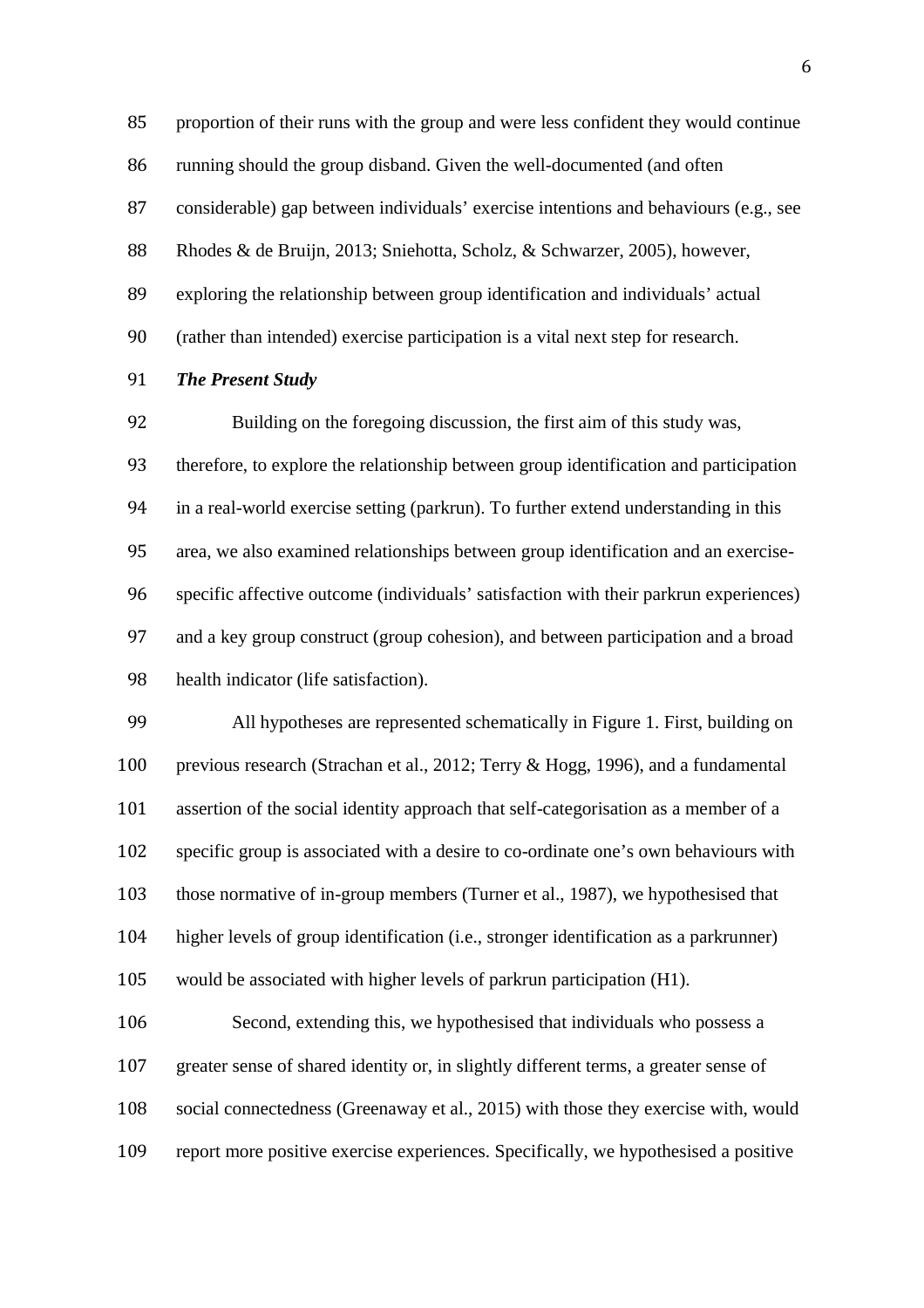relationship between individuals' group identification and their satisfaction with 111 their parkrun experience (H2).

 With regard to group cohesion, Carron and Spink's (1993) influential model suggests that strategies targeting the group's environment, processes, and structure will be most effective for its development, with research demonstrating the benefits (including increases in group members' physical activity) of interventions based on this premise (e.g., Estabrooks et al., 2011; Estabrooks, Bradshaw, Dzewaltowski, & Smith-Ray, 2008). Proposed strategies for targeting the group environment (i.e., promoting a sense of distinctiveness by, for example, having group t-shirts) have also been used to promote group identification in experimental social identity research (Høigaard, Boen, De Cuyper, & Peters, 2013). Indeed, distinctiveness is a key concept of social identity theorising, with the social identity approach suggesting that self-categorisation as a group member is associated with a desire to see the in- group as positively distinct from rival out-groups (Haslam, 2004). To date, the relationship between group identification and group cohesion has not been explored in an exercise setting. Based on the preceding observations, we hypothesised a positive relationship between the two variables (H3). Finally, we hypothesised a positive relationship between participation and life satisfaction (H4). Despite research demonstrating the relationship between overall exercise participation and life satisfaction (e.g., see Grant, Wardle, & Steptoe, 2009) and growing evidence of the potential for one-off distance running events to improve participants' life satisfaction (Sato, Jordan, & Funk, 2015, 2016), the relationship between participation and life satisfaction has yet to be explored in

the parkrun setting, where there are opportunities for weekly participation. We

therefore took the opportunity to advance understanding in this area.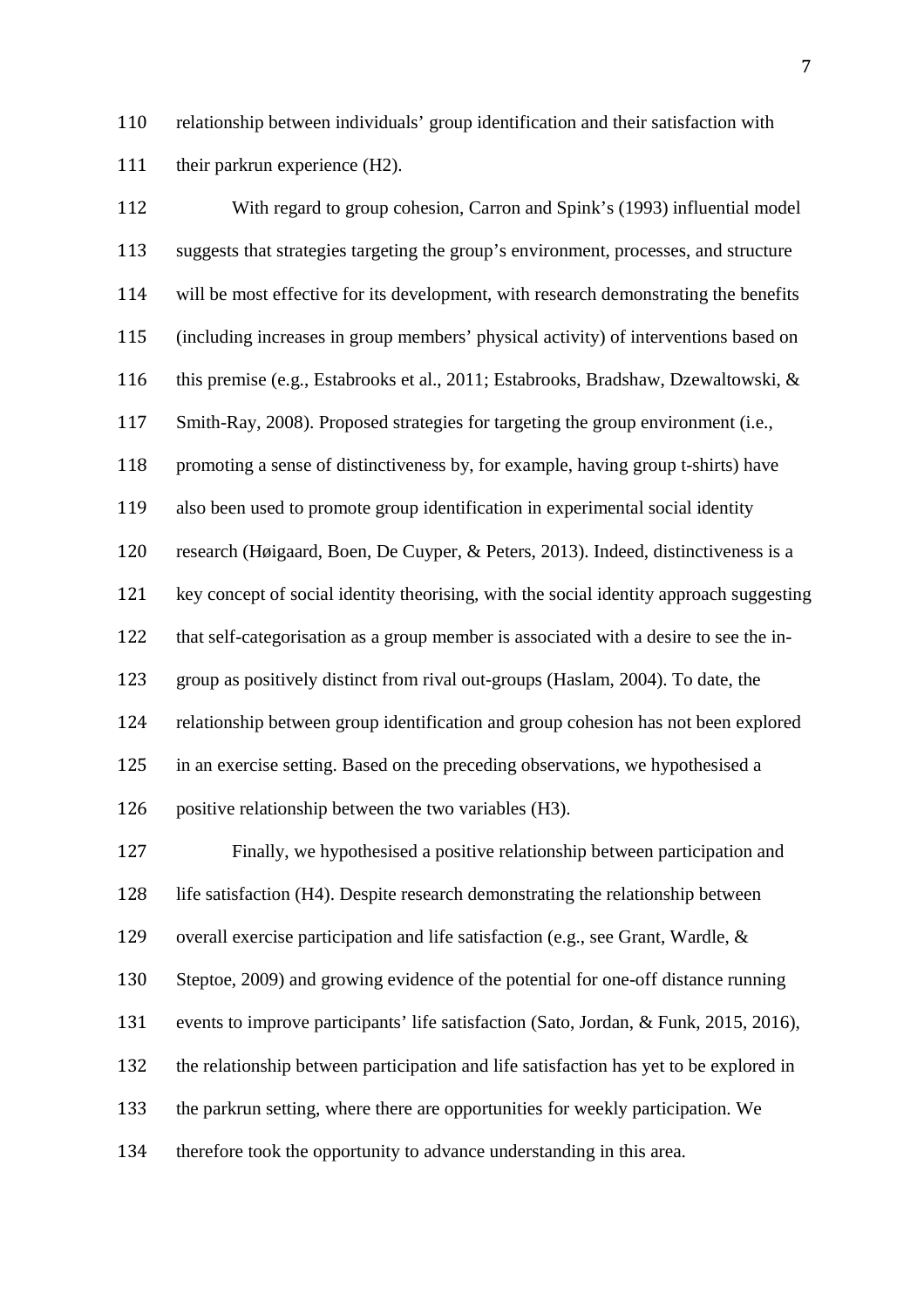#### **Methods**

#### *Participants*

| 137 | Our sample consisted of 289 participants (130 males; 159 females, aged 18 to                    |
|-----|-------------------------------------------------------------------------------------------------|
| 138 | 78, $M_{\text{age}} = 43.90$ , $SD = 10.96$ ; 94.1% White British) all of whom had completed at |

- least one parkrun in the six months prior to completing the study measures.
- *Procedure*

 Following clearance from parkrun UK, we contacted parkrun event teams in the South of England to request that a link to our online questionnaire be placed alongside a brief description of the study on parkrun event websites and social media pages. Visitors to these sites who wished to take part were then able to follow the link and complete the questionnaire. The study received ethical approval from the 146 first author's institutional human research ethics board on  $15<sup>th</sup>$  March 2016 (project reference ID 11153). Anonymity was assured and the decision of participants to complete the questionnaire represented their provision of informed consent. *Measures Group identification.* Participants' identification as a parkrunner was measured using a four-item scale (Postmes, Haslam, & Jans, 2013; e.g., "Being part of this running group is an important part of how I see myself"). To encourage participants to answer these items in relation to their social identity as 'a parkrunner', the question stem "please indicate the extent to which you agree with the following statements" was prefixed with "Thinking about parkrun as a whole". Items were scored on a scale ranging from 1 (fully disagree) to 7 (fully agree). In line with previous research (Haslam et al., 2017), this measure demonstrated good

158 internal consistency (Cronbach's  $\alpha$  = .94).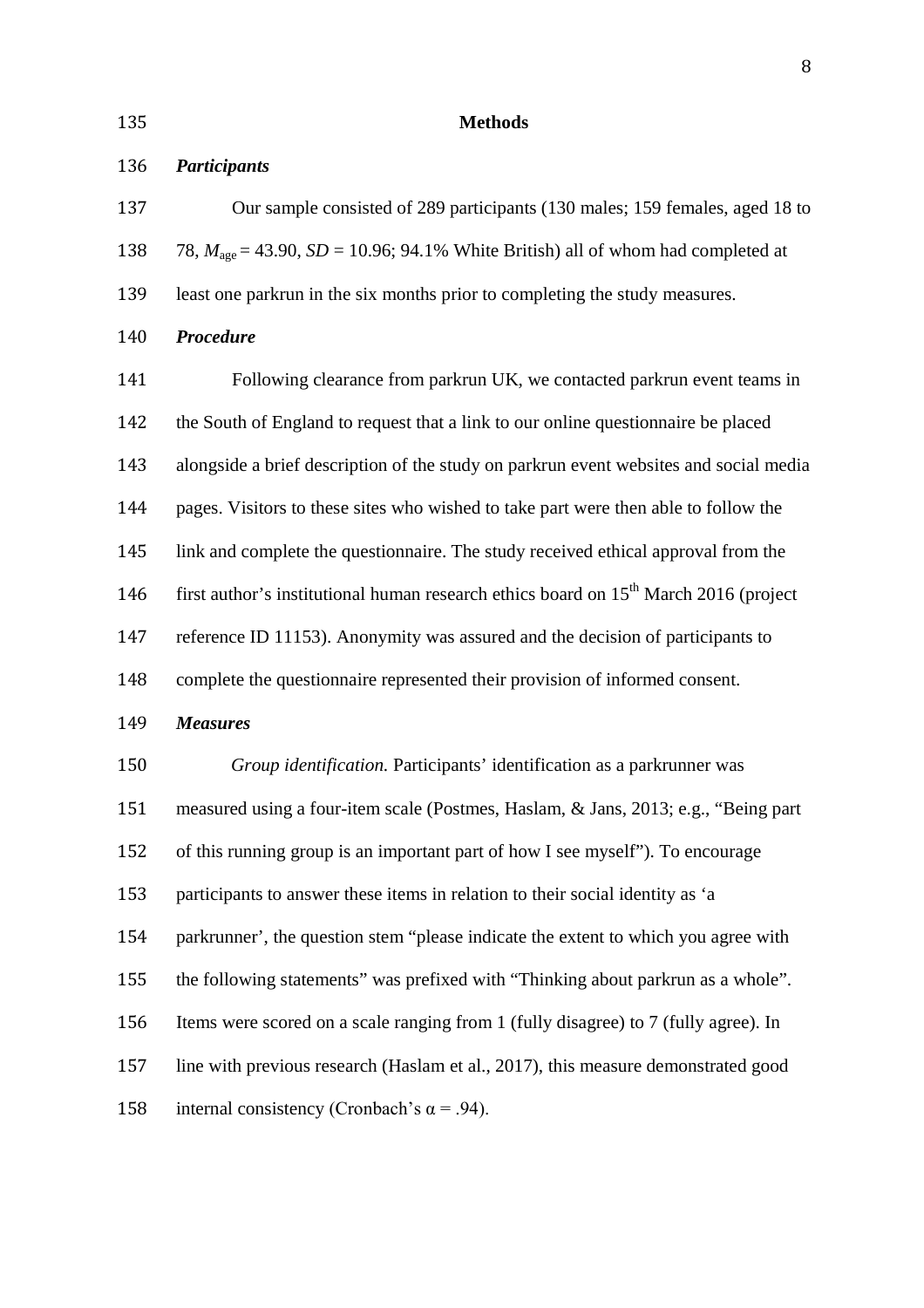*Participation.* For the purposes of this study we were solely interested in participants' parkrun participation (i.e., their participation in the group that we measured their identification as a member of). As such, two objective measures of participation were obtained: the number of parkruns completed in the six months prior to, and following, completing the study measures. Each parkrunner registers once and is provided with a unique barcode. They take a copy of this barcode to all events to be scanned when they finish their run (and are reminded to do so at every event). All results are then uploaded to the parkrun website (www.parkrun.org.uk). Participants were, therefore, asked to provide their name and barcode to indicate their consent to their questionnaire data being matched to the parkrun data available online. *Exercise-specific satisfaction.* Exercise-specific satisfaction was measured using a single item adapted from Moen, Hoigaard and Peters (2014): "Overall, how satisfied are you with the parkrun experience". The item was scored on a scale ranging from 1 (extremely dissatisfied) to 7 (extremely satisfied). *Group cohesion*. Group cohesion was assessed using a single item: "Members of your running group all stick together" scored on a scale ranging from 1 (do not agree at all) to 7 (completely agree). Although developed from Carron, Brawley, and Widmeyer's (1998) influential definition of cohesion, we eschewed use of the 18-item Group Environment Questionnaire (GEQ; Carron, Widmeyer, & Brawley, 1985) to keep the burden of measurement to a minimum, but also because 180 some GEQ (and Physical Activity Group Environment Questionnaire; Estabrooks & Carron, 2000) items (e.g., "I am not going to miss the members of this team when the season ends") were not relevant to parkrun. Furthermore, notwithstanding questions regarding the construct validity of the GEQ (Whitton & Fletcher, 2014),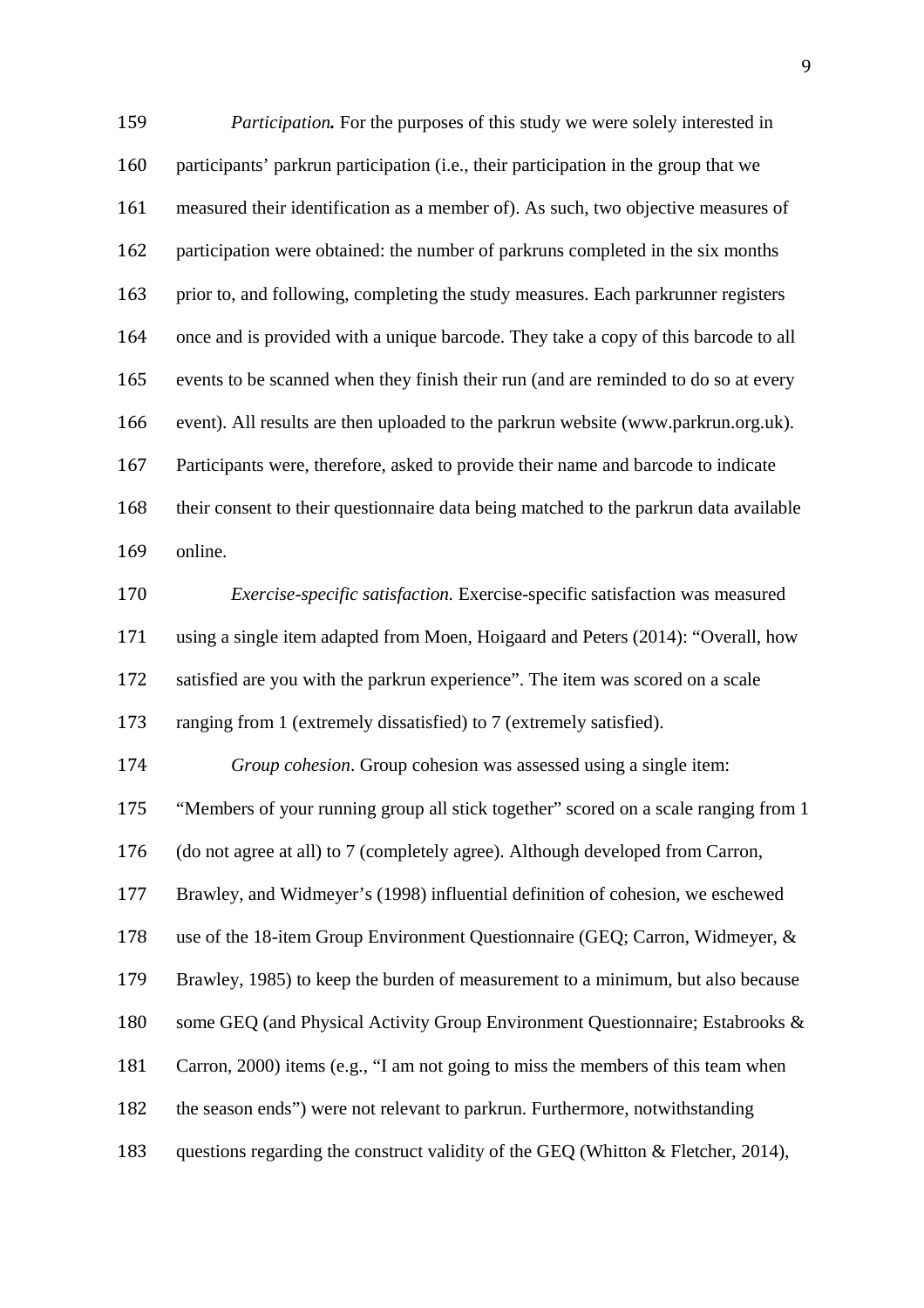184 specific hypotheses regarding the GEQ's four factors were not a key focus of our 185 study.

| 186 | Life satisfaction. Life satisfaction was measured using the five-item                      |
|-----|--------------------------------------------------------------------------------------------|
| 187 | Satisfaction With Life Scale (Diener, Emmons, Larsen, & Griffin, 1985). In contrast        |
| 188 | to the parkrun-specific satisfaction measure, this scale measured participants' global     |
| 189 | life satisfaction (an aspect of their overall well-being). An example item is: "I am       |
| 190 | satisfied with my life". Answers were provided on a scale ranging from 1 (strongly         |
| 191 | disagree) to 7 (strongly agree). In line with previous research (Diener et al., 1985),     |
| 192 | the scale demonstrated good internal consistency (Cronbach's $\alpha$ = .92). <sup>1</sup> |
| 193 | <b>Analytic Procedures and Preliminary Analyses</b>                                        |
| 194 | Data were screened for missing values, outliers, and indices of non-                       |
| 195 | normality. The measurement models for the two multiple-item psychological                  |
| 196 | instruments (group identification and life satisfaction) were then tested using            |
| 197 | confirmatory factor analysis (CFA), before using structural equation modeling. We          |
| 198 | adopted a data-driven, exploratory approach to model testing in which modification         |
| 199 | indices and parameter estimates were used to identify the cause of any model               |
| 200 | misspecification and guide changes. Changes were, however, only made if they               |
| 201 | made theoretical sense (Byrne, 2016). All models were tested in AMOS 23.0                  |
| 202 | (Arbuckle, 2014).                                                                          |

<span id="page-9-0"></span> <sup>1</sup> We also measured enjoyment, via Raedeke's (2007) 8-item version of Kendeirski and DeCarlo's (1991) 16-item Physical Activity Enjoyment scale, hypothesising a positive association between this variable and group identification. However, confirmatory factor analysis (see Analytic Procedures and Preliminary Analyses section) demonstrated poor fit for this scale:  $\chi^2[20] = 253.829$ ,  $p < 0.001$ , B-S  $p$  $= 0.004$ , CFI = 0.870, SRMR = 0.072, RMSEA = 0.201 (90% CI .180; .224), PCLOSE < 0.001. Alternative models (e.g., covarying error terms for which large modification indices were observed), while significantly improving model fit (e.g., by  $\Delta \chi^2$ )—by way of example, after covarying the two pairs of items with the largest modification indices, the model improved to:  $\chi^2[18] = 145.706$ ,  $p <$ 0.001, B-S *p* = 0.008, CFI = 0.929, SRMR = 0.051, RMSEA = 0.157 (90% CI .134; .181), PCLOSE < 0.001), ECVI = .631 (90% CI .510, .778), BIC = 247.701, CAIC = 265.701—still resulted in models with some unacceptably poor fit indices. Furthermore, neither models with items removed, nor twoand three-factor models demonstrated acceptable fit. Thus, given warnings about including poorly fitting measurement models in structural models (e.g., see Bowen & Guo, 2011), we removed enjoyment from all subsequent analyses.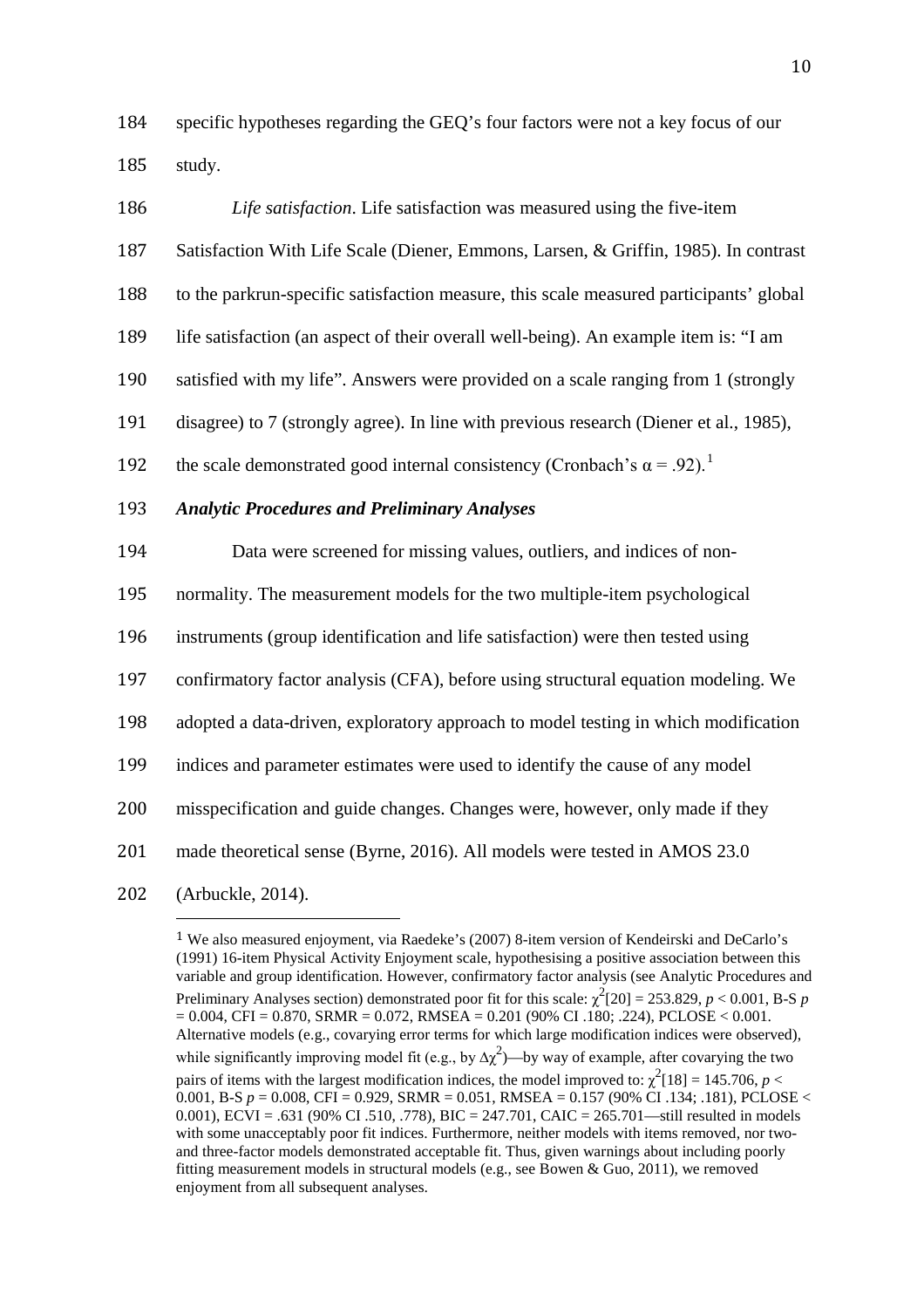| 203 | Due to the process of online data collection, no data were missing.                        |
|-----|--------------------------------------------------------------------------------------------|
| 204 | Examination of Mahalanobis distances revealed two potential outliers (i.e., cases          |
| 205 | with squared Mahalanobis distance values that stood distinctively apart from other         |
| 206 | values; Byrne, 2016). Further examination of these potential outliers (Osborne $\&$        |
| 207 | Overbay, 2004) revealed atypically high or low responses (compared to the sample           |
| 208 | mean) to multiple questionnaire items. In both cases, however, there was no                |
| 209 | evidence of a systematic pattern of responses. Given this evidence, and repeated           |
| 210 | warnings about the risks associated with removing outliers (e.g., see Ghosh & Vogt,        |
| 211 | 2012; Osborne & Overbay, 2004), these cases were retained. Univariate skewness             |
| 212 | values for questionnaire items (including the two participation measures) ranged           |
| 213 | from -4.432 to -0.087 (only 7.7% of items were below the cut-off value of -2; West,        |
| 214 | Finch, & Curran, 1995) and univariate kurtosis values ranged from -1.138 to 28.353         |
| 215 | (only 7.7% of items were above the cut-off value of 7; West et al., 1995). Mardia's        |
| 216 | coefficient was 63.496, indicating a departure from multivariate normality (Bentler,       |
| 217 | 2005). Steps were therefore taken to address this non-normality.                           |
| 218 | First, maximum likelihood estimation was used, because non-normality has                   |
| 219 | negligible effects on model parameters estimated by this method (Lei & Lomax,              |
| 220 | 2005; Nevitt & Hancock, 2001). Second, because the chi-square $(\chi^2)$ statistic is      |
| 221 | influenced by multivariate non-normality (Lei & Lomax, 2005), the Bollen-Stine (B-         |
| 222 | S) bootstrapping procedure was employed. This adaptation of $\chi^2$ provides an           |
| 223 | adjusted p-value correcting for non-normality (Bollen & Stine, 1992). Two hundred          |
| 224 | and fifty resamples were used because greater numbers of bootstrap replications            |
| 225 | have been shown to have minimal impact on model rejection rates (Nevitt &                  |
| 226 | Hancock, 2001). As with $\chi^2$ , non-significant B-S p-values indicate better model fit. |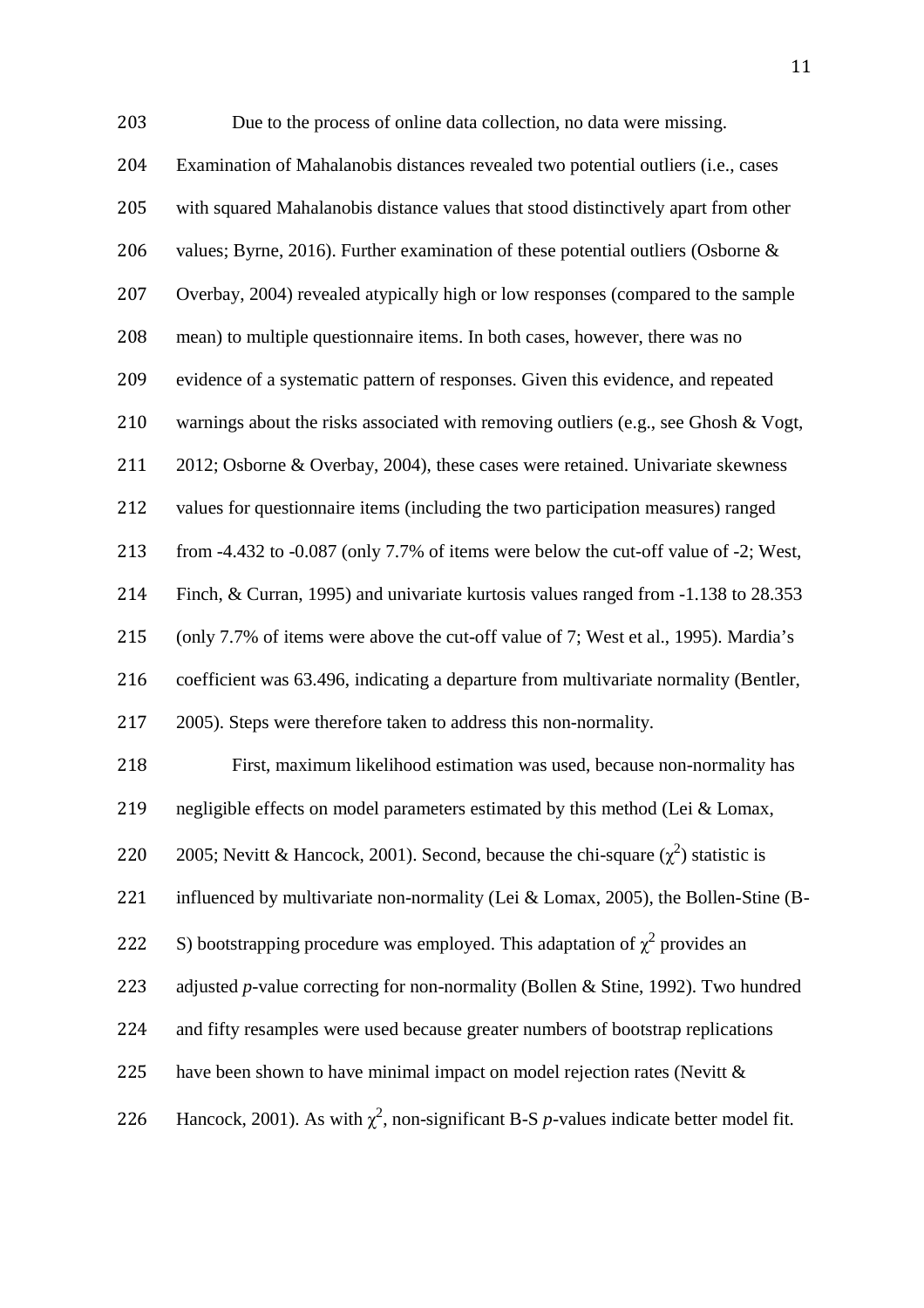| 227 | Consistent with recommendations (Hooper, Coughlan, & Mullen, 2008; Hu                 |
|-----|---------------------------------------------------------------------------------------|
| 228 | & Bentler, 1999; Kline, 2005), various additional absolute and incremental fit        |
| 229 | indices were used to examine the adequacy of our models: the Comparative Fit Index    |
| 230 | (CFI), the Standardised Root Mean Square Residual (SRMR), and the Root Mean           |
| 231 | Squared Error of Approximation (RMSEA) and its associated $p$ -value (PCLOSE; $p >$   |
| 232 | 0.05 for close fit). CFI values $> 0.90$ and $> 0.95$ indicate good and excellent fit |
| 233 | respectively (Hu & Bentler, 1999), while values $< 0.08$ for SRMR and $< 0.06$ for    |
| 234 | RMSEA are desirable as they provide optimal protection against type I and II errors   |
| 235 | (Hu & Bentler, 1999). Additionally, given (1) our data-driven approach to model       |
| 236 | testing, and recommendations for modified models to be evaluated in an independent    |
| 237 | sample (MacCallum & Austin, 2000), and (2) our intention to assess competing          |
| 238 | models, we also used the Expected Cross-Validation Index (ECVI) and two               |
| 239 | information criteria: the Bayes Information Criteria (BIC) and the Consistent         |
| 240 | Akaike's Information Criteria (CAIC). In the absence of an independent sample in      |
| 241 | which to test our modified models, the ECVI offers a means of assessing the           |
| 242 | likelihood that a model's covariance matrix would cross-validate to similar size      |
| 243 | samples from the same population; the BIC and CAIC indicate the extent to which       |
| 244 | parameter estimates from the original sample would cross-validate to future samples   |
| 245 | (Byrne, 2016). For these three additional indicators of fit, smaller values when      |
| 246 | comparing two or more models indicate the greatest potential for replication in an    |
| 247 | independent sample (Byrne, 2016). The ECVI, BIC, and CAIC are also particularly       |
| 248 | useful when assessing non-nested models, such as in the present study. Of all         |
| 249 | available information criteria, the BIC and CAIC were chosen because they have        |
| 250 | been shown to perform well under conditions of non-normality (Whittaker &             |
| 251 | Stapleton, 2006).                                                                     |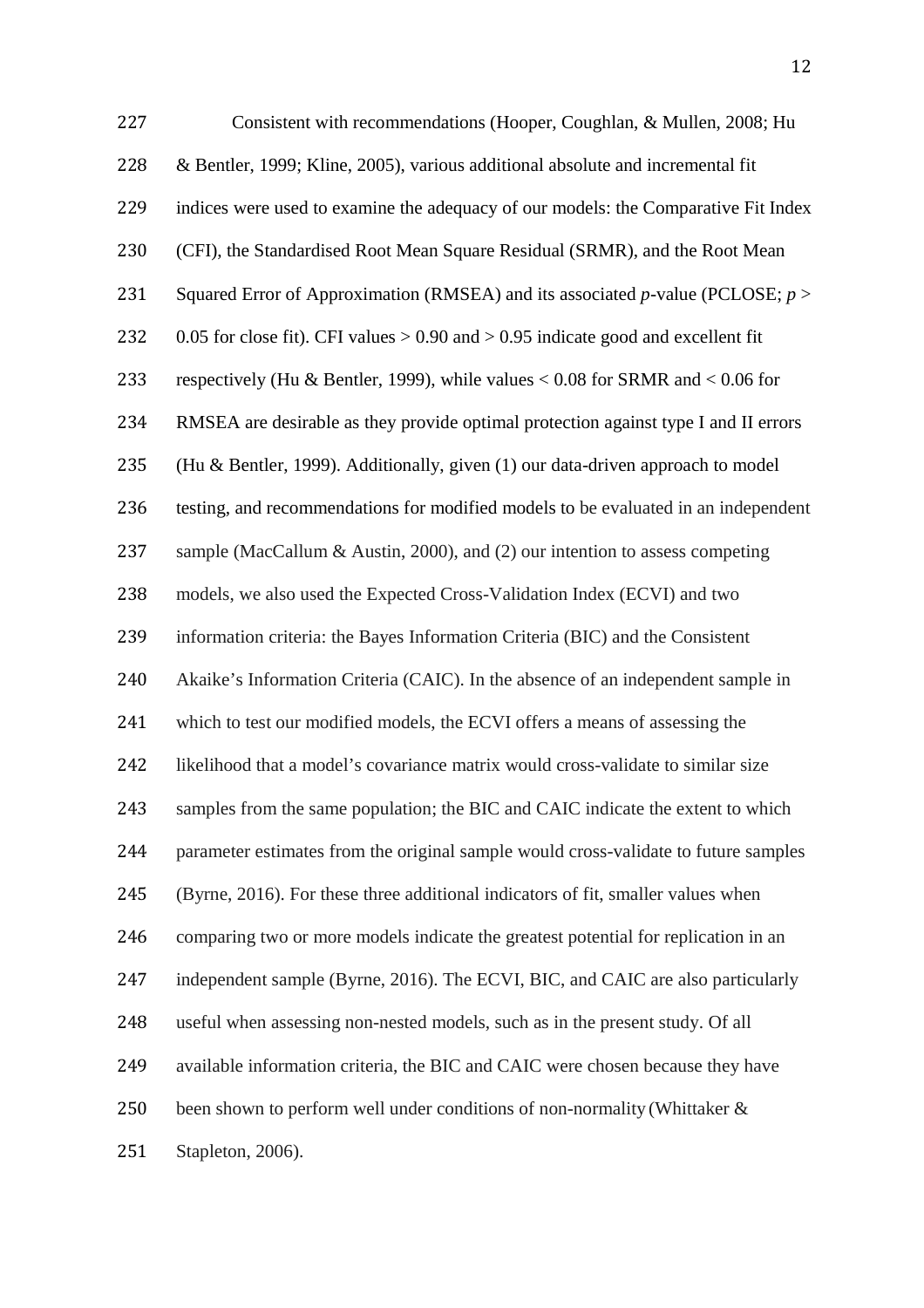**Results**

# *Confirmatory Factor Analysis*

| 254 | The single factor group identification model demonstrated the following fit:                 |
|-----|----------------------------------------------------------------------------------------------|
| 255 | $\chi^2$ [2] = 85.935, p < 0.001, B-S p = 0.004, CFI = 0.926, SRMR = 0.036, RMSEA =          |
| 256 | 0.382 (90% CI .315; .453), PCLOSE < 0.001, ECVI = .354 (90% CI .261, .472), BIC              |
| 257 | $= 131.267$ , CAIC = 139.267. Modification indices suggested that model fit would be         |
| 258 | (most) improved by covarying the error terms of items 3 ('being part of this running         |
| 259 | group is an important part of how I see myself') and 4 ('I identify with my running          |
| 260 | group'). With these items both designed to capture individuals' investment in their          |
| 261 | group membership (Postmes et al., 2013), covarying these error terms made                    |
| 262 | substantive sense and we proceeded with this change. The subsequent model                    |
| 263 | demonstrated an excellent $\chi^2[1] = .685$ , $p = 0.408$ , B-S $p = 0.594$ , CFI = 1.000,  |
| 264 | SRMR = $0.002$ , RMSEA = $0.000$ (90% CI .000; .145), PCLOSE = $0.555$ , ECVI =              |
| 265 | .065 (90% CI .066, .087), BIC = 51.683, CAIC = 60.683), and significantly                    |
| 266 | improved $(\Delta \chi^2(1) = 85.250, p < .001)$ , fit and was used for subsequent analyses. |
| 267 | The single factor life satisfaction model demonstrated the following fit: $\chi^2[5]$        |
| 268 | $= 24.198, p < 0.001, B-S p = 0.016, CFI = 0.984, SRMR = 0.024, RMSEA = 0.115$               |
| 269 | $(90\% \text{ CI } .072; .163)$ , PCLOSE = 0.009, ECVI = .153 (90% CI .113, .220), BIC =     |
| 270 | $80.863$ , CAIC = 90.863. Modification indices suggested that model fit would be             |
| 271 | (most) improved by covarying the error terms of items 2 ("the conditions of my life          |
| 272 | are excellent") and 4 ("so far I have gotten the important things I want in life").          |
| 273 | Given that it makes theoretical sense for people to consider the conditions of their         |
| 274 | life to be excellent if they have got the important things they want from life, we           |
| 275 | proceeded with this change. The subsequent model demonstrated a good $(\chi^2[4]$ =          |
| 276 | 9.203, $p = 0.056$ , B-S $p = 0.163$ , CFI = 0.996, SRMR = 0.017, RMSEA = 0.067              |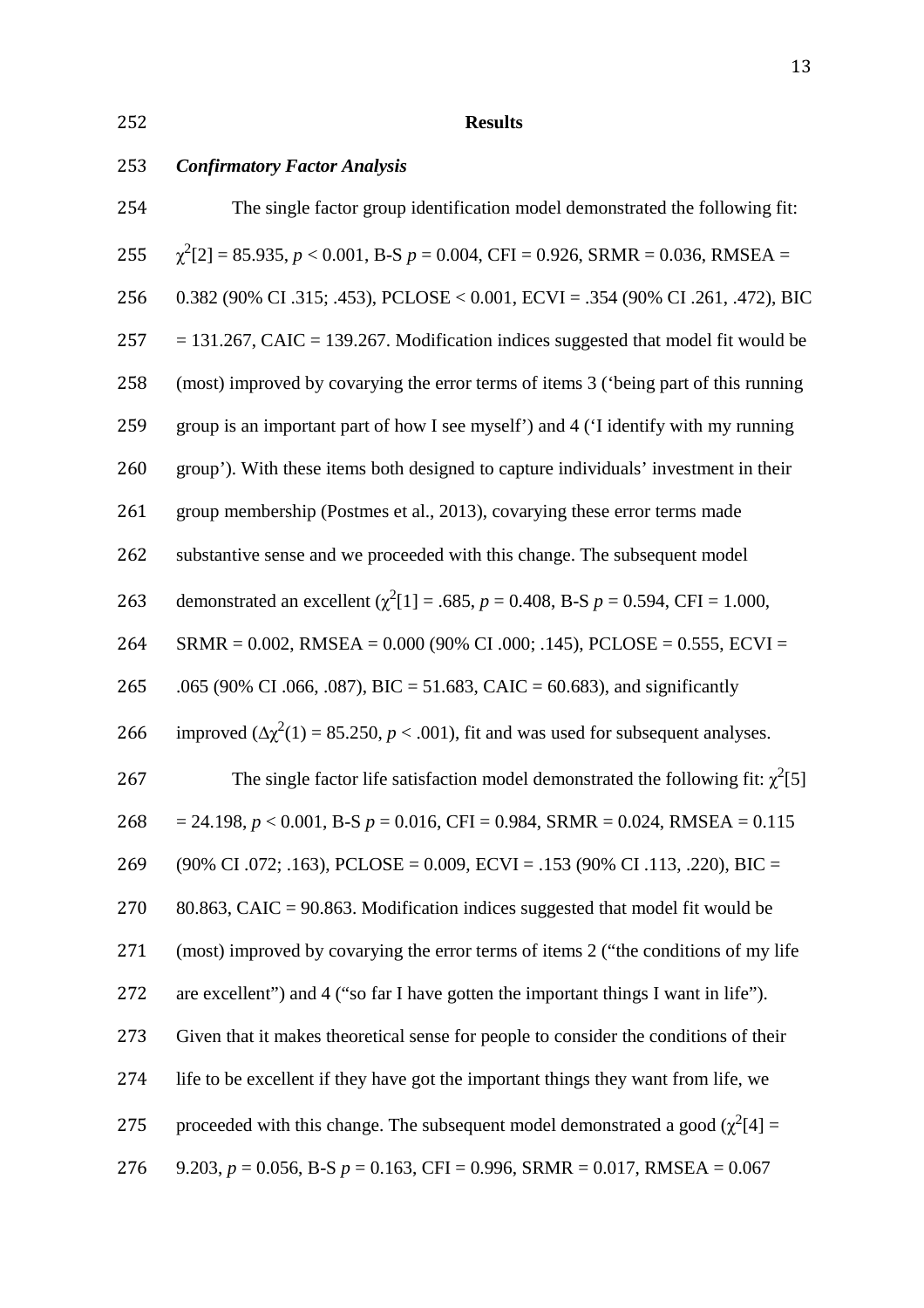278 71.534, CAIC = 82.534), and significantly improved  $(\Delta \chi^2(1) = 14.995, p < .001)$ , fit and was used for subsequent analyses.

#### *Structural Equation Modeling*

 Means, standard deviations, and correlations are presented in Table 1. The 282 hypothesised model (Model 1, see Figure 1) demonstrated a good fit:  $\chi^2$ [51] = 71.392, *p* = 0.031, B-S *p* = 0.135, CFI = 0.992, SRMR = 0.089, RMSEA = 0.037 (90% CI .012; .056), PCLOSE = 0.852, ECVI = .435 (90% CI .372, .527), BIC = 224.385, CAIC = 251.385. Modification indices suggested that model fit would be (most) improved by specifying an additional path from group identification to life satisfaction. Given evidence for a positive association between individuals possessing multiple meaningful social identities and their global well-being (e.g., Jetten et al., 2015), estimation of this path was theoretically justified and, in the interest of model parsimony (Byrne, 2016), we proceeded with this change. The resulting model (Model 2, see Figure 2) demonstrated an excellent fit:  $\chi^2$ [50] = 59.115, *p* = 0.177, B-S *p* = 0.311, CFI = 0.996, SRMR = 0.038, RMSEA = 0.025 (90% CI .000; .048), PCLOSE = 0.969, ECVI = .400 (90% CI .368, .481), BIC = 294 217.774, CAIC = 245.774, which was significantly better than Model 1 ( $\Delta \chi^2(1)$  = 12.277, *p* < .001). Modification indices suggested that model fit would not be substantially improved by estimating any additional paths. Hypotheses 1-3 were supported, with group identification significantly and positively associated with 298 participation ( $\beta$  = .21, *p* < 0.001; H1), exercise-specific satisfaction ( $\beta$  = .29, *p* < 299 0.001; H2), and group cohesion  $(\beta = .55, p < 0.001; H3)$ . Group identification was 300 also significantly and positively associated with life satisfaction ( $\beta$  = .22, *p* < 0.001). Hypothesis 4 was not supported, with the path from participation to life satisfaction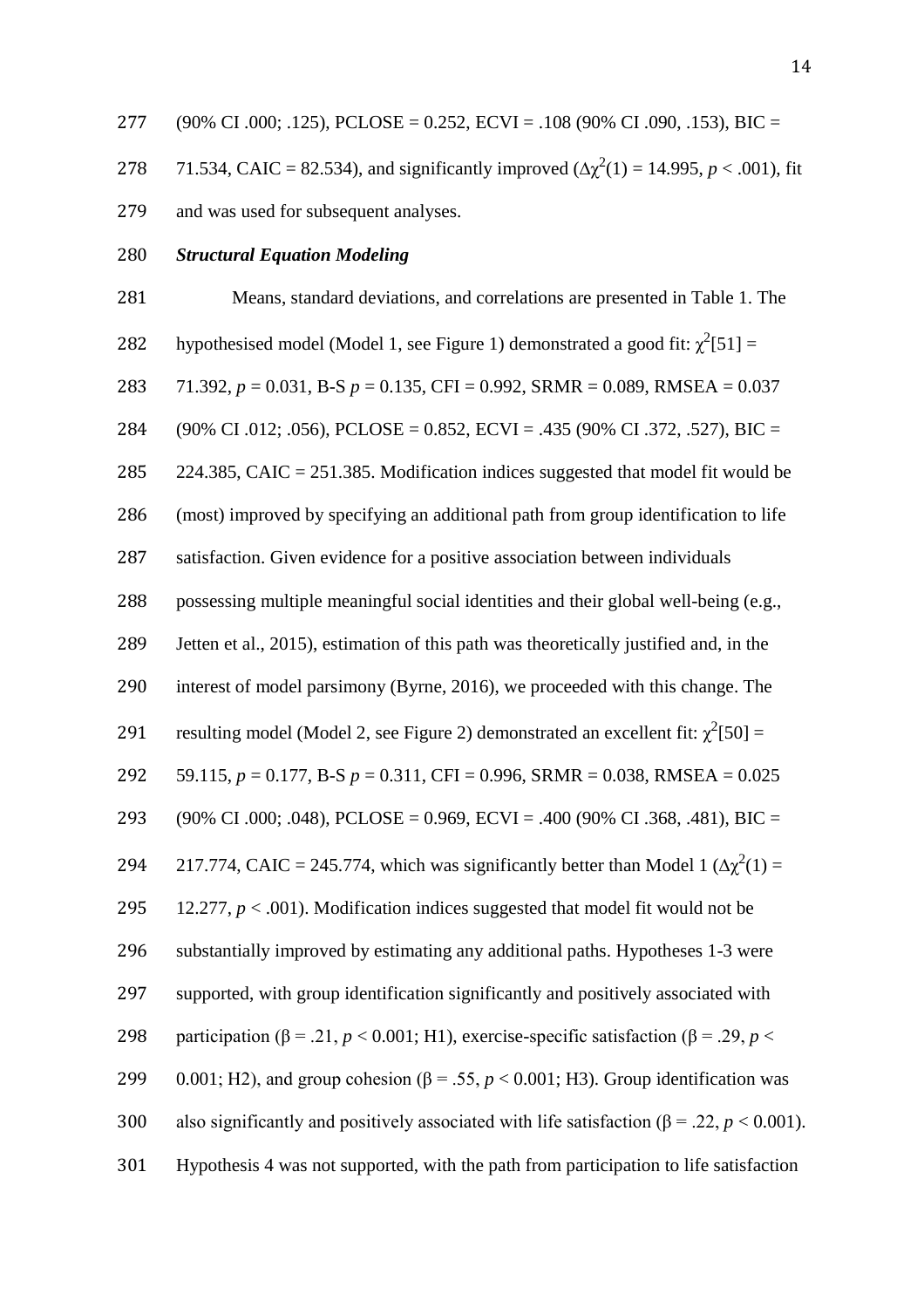| 302 | non-significant ( $\beta$ = .005 $p = .936$ ). <sup>2</sup> In this model, group identification accounted |
|-----|-----------------------------------------------------------------------------------------------------------|
| 303 | for 4.6%, 8.4%, and 30.5% of the variance associated with participation, satisfaction,                    |
| 304 | and group cohesion respectively, while group identification and participation                             |
| 305 | accounted for 4.9% of the variance associated with life satisfaction. <sup>3</sup>                        |
| 306 | To test our assumptions about variable order, we tested an additional model                               |
| 307 | (Model 3) in which the paths in Model 2 were reversed. Although a $\chi^2$ difference test                |
| 308 | between Models 2 and 3 was not possible because the models were not nested, fit                           |
| 309 | indices suggested that Model 3 did not fit the data as well as Model 2: $\chi^2$ [50] =                   |
| 310 | 96.347, $p < 0.001$ , B-S $p = 0.020$ , CFI = 0.981, SRMR = 0.080, RMSEA = 0.057                          |
| 311 | $(90\% \text{ CI } .039; .074)$ , PCLOSE = 0.244, ECVI = .529 (90% CI .446, .639), BIC =                  |
| 312 | 255.007, CAIC = 283.007. In particular, the $\chi^2$ , B-S p, SRMR, ECVI, BIC, and                        |
| 313 | CAIC values were higher, indicating (1) a greater discrepancy between the sample                          |
| 314 | and hypothesised covariance matrices, and (2) a greater likelihood that model 2                           |
| 315 | would cross-validate to an independent sample than model 3 (Byrne, 2016). In                              |
| 316 | Model 3, the paths from participation, satisfaction, group cohesion, and life                             |
| 317 | satisfaction to group identification were all significant (suggesting some reciprocal                     |
| 318 | effects). In all instances, however, the magnitudes of these paths were smaller than                      |

<span id="page-14-1"></span>Given our primary interest in participation as an outcome variable in our hypothesised model, we considered it most appropriate to use participation data for the six months following questionnaire completion throughout these analyses. A test of Model 2 with participation data for the six months prior to questionnaire completion also produced a good fit  $(\chi^2[50] = 66.403, p = 0.060, B-S \, p = 0.199,$ CFI = 0.993, SRMR = 0.039, RMSEA = 0.034 (90% CI .000; .054), PCLOSE = 0.903, ECVI = .425 (90% CI .368, .513), BIC = 225.063, CAIC = 253.063), while the same paths were significant in both instances.

<span id="page-14-0"></span> $2A$  subsequent model in which the path from participation to life satisfaction was removed in the interest of model parsimony produced a very similar fit:  $\chi^2[51] = 59.121$ ,  $p = 0.203$ , B-S  $p = 0.323$ , CFI = 0.997, SRMR = 0.038, RMSEA = 0.024 (90% CI .000; .046), PCLOSE = 0.976, ECVI = .393 (90% CI .365, .474), BIC = 212.114, CAIC = 239.114.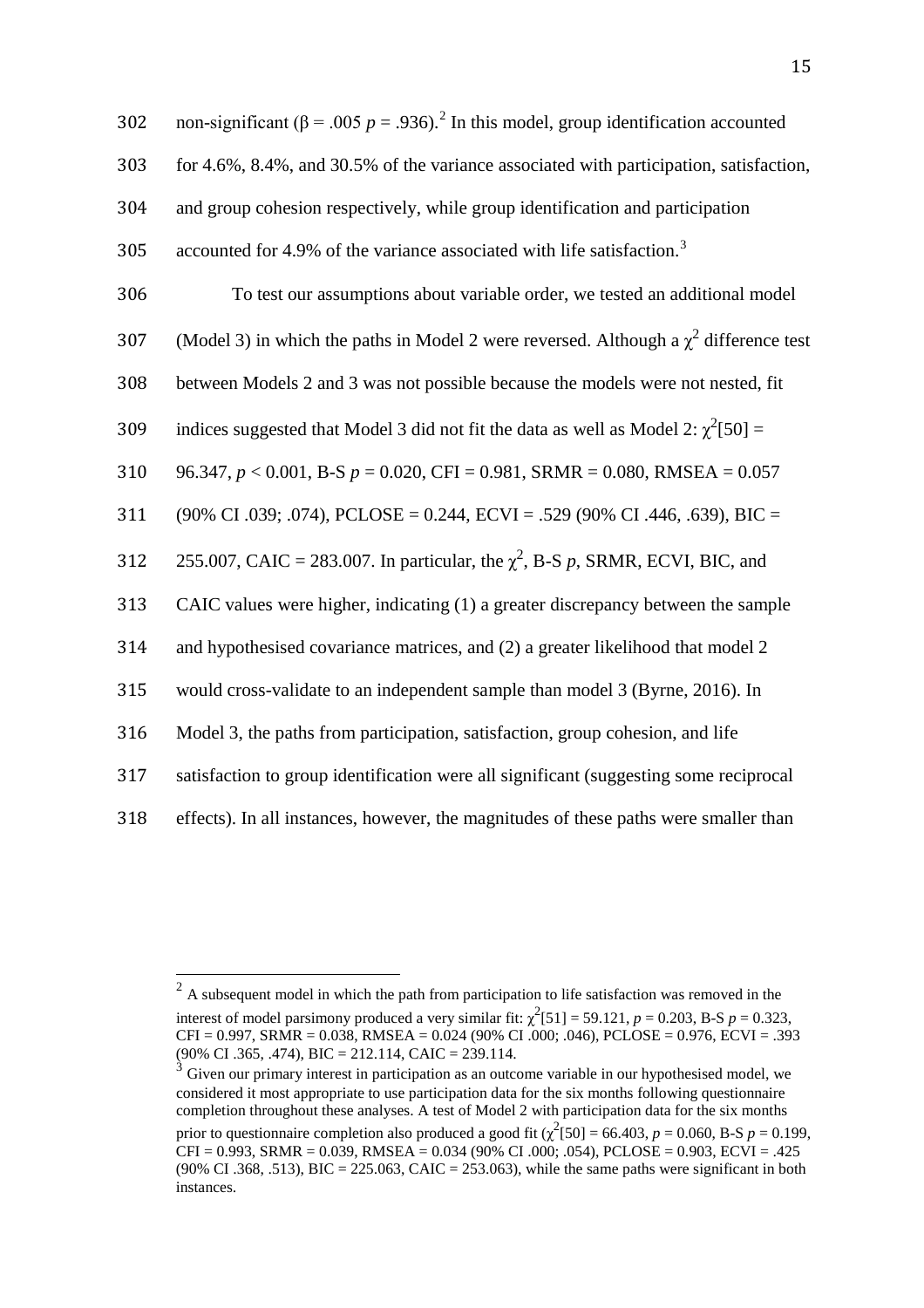| 319 |  |  |  |  |  | those found in Model 2 ( $\beta$ 's: .20, .17, .49, and .10 respectively). These findings |
|-----|--|--|--|--|--|-------------------------------------------------------------------------------------------|
|-----|--|--|--|--|--|-------------------------------------------------------------------------------------------|

320 therefore provide support for our hypothesised theoretical sequence.<sup>[4](#page-15-0)</sup>

#### **Discussion**

| 322 | This study examined associations between group identification, participation,            |
|-----|------------------------------------------------------------------------------------------|
| 323 | an affective exercise outcome, a key group construct, and an indicator of overall        |
| 324 | health in parkrun. Supporting hypotheses 1-3, results revealed an array of exercise-     |
| 325 | specific benefits associated with developing a strong social identity in this setting.   |
| 326 | Results failed to support hypothesis 4, with a non-significant relationship observed     |
| 327 | between participation and life satisfaction. However, a positive relationship was        |
| 328 | observed between group identification and life satisfaction. Overall, findings extend    |
| 329 | the results of previous research that has focused on individuals' identity-based         |
| 330 | intentions (Strachan et al., 2012; Terry & Hogg, 1996) by providing real-world           |
| 331 | evidence for numerous benefits associated with possessing a social identity as a         |
| 332 | member of an exercise group.                                                             |
| 333 | First, a significant relationship was observed between group identification              |
| 334 | and participation. This finding supports suggestions from organisational-based           |
| 335 | research that group identification is positively related to group commitment             |
| 336 | (Ellemers, Spears, & Doosje, 1997), with this commitment seemingly manifesting as        |
| 337 | more frequent participation in group activities in exercise settings. Evidence that this |
| 338 | effect is particularly strong when people self-select their group memberships            |
| 339 | (Ellemers, Kortekaas, & Ouwerkerk, 1999) may partially explain the transferability       |

<span id="page-15-0"></span><sup>&</sup>lt;sup>4</sup> Given our primary interest in testing the potential for participation to act as a predictor variable in this model, we considered it most appropriate to use participation data for the six months preceding questionnaire completion for these analyses. A test of Model 3 with participation data for the six months following questionnaire completion produced a similar fit to that observed when it was tested with the participation data for the six months preceding questionnaire completion  $(\chi^2[50] = 82.851, p$  $= 0.002$ , B-S  $p = 0.064$ , CFI = 0.987, SRMR = 0.079, RMSEA = 0.048 (90% CI .028; .066), PCLOSE  $= 0.559$ , ECVI = .482 (90% CI .409, .583), BIC = 241.511, CAIC = 269.511), while the same paths were significant in both instances.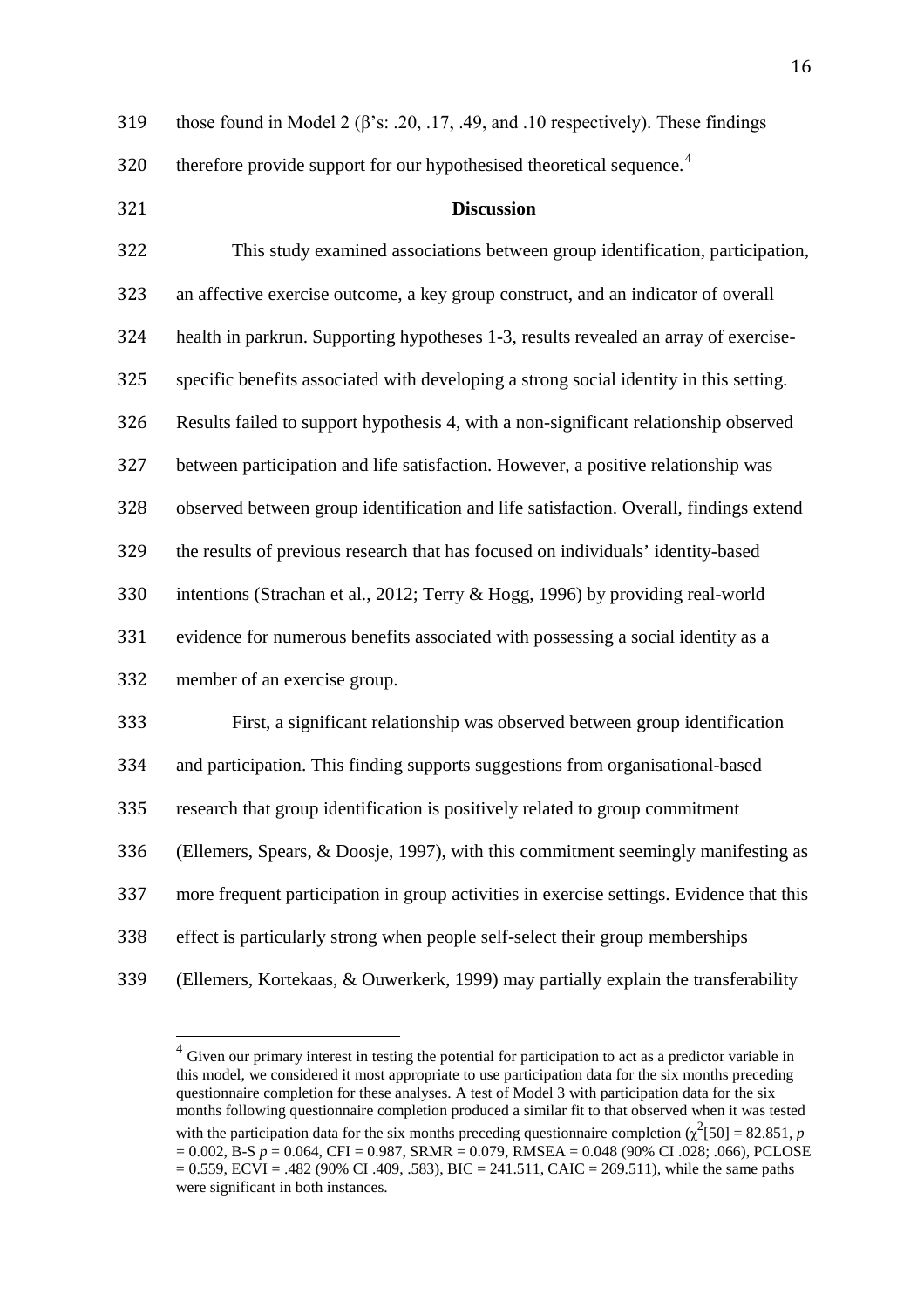| 340 | of these findings to exercise settings, given that people almost always have the          |
|-----|-------------------------------------------------------------------------------------------|
| 341 | opportunity to self-select groups in these contexts (and certainly do in parkrun).        |
| 342 | Broadly, and most importantly, this finding substantiates claims that social identities   |
| 343 | could be harnessed to promote participation in physical activity (Stevens et al.,         |
| 344 | 2017). In particular, building on previous research (Falomir-Pichastor et al., 2009;      |
| 345 | Strachan et al., 2012; Tarrant & Butler, 2011; Terry & Hogg, 1996), this finding          |
| 346 | provides further evidence for a potentially powerful (and favourable) process of          |
| 347 | identity-based social influence whereby individuals' self-categorisation as a member      |
| 348 | of a particular group fosters their desire to engage in identity-congruent behaviour      |
| 349 | (Gaffney & Hogg, 2017; Turner et al., 1987). Specifically, the present findings           |
| 350 | suggest that, in exercise groups where regular participation is a group norm (e.g.,       |
| 351 | parkrun), individuals' desire to align their behaviour with this norm may have            |
| 352 | positive implications for their group-relevant participation. Findings therefore          |
| 353 | strengthen the foundation for fresh interventions to improve individuals'                 |
| 354 | participation in, and adherence to, physical activity by attending to their social        |
| 355 | identities. Furthermore, the reciprocal effects we observed between group                 |
| 356 | identification and participation further speak to the potential of such interventions.    |
| 357 | Specifically, they suggest that, to the extent that individuals' participation increases, |
| 358 | their sense of group identification should also increase, with a positive upward spiral   |
| 359 | potentially ensuing.                                                                      |
| 360 | Second, the present findings suggest that the strength of individuals' identity           |
| 361 | as a parkrunner is associated with their satisfaction with their parkrun experiences.     |
| 362 | Previous research has shown that various factors, including the ability to exercise       |

outdoors, and greater satisfaction with exercise instructors and the music used in

exercise environments, contribute to positive affective exercise experiences (Focht,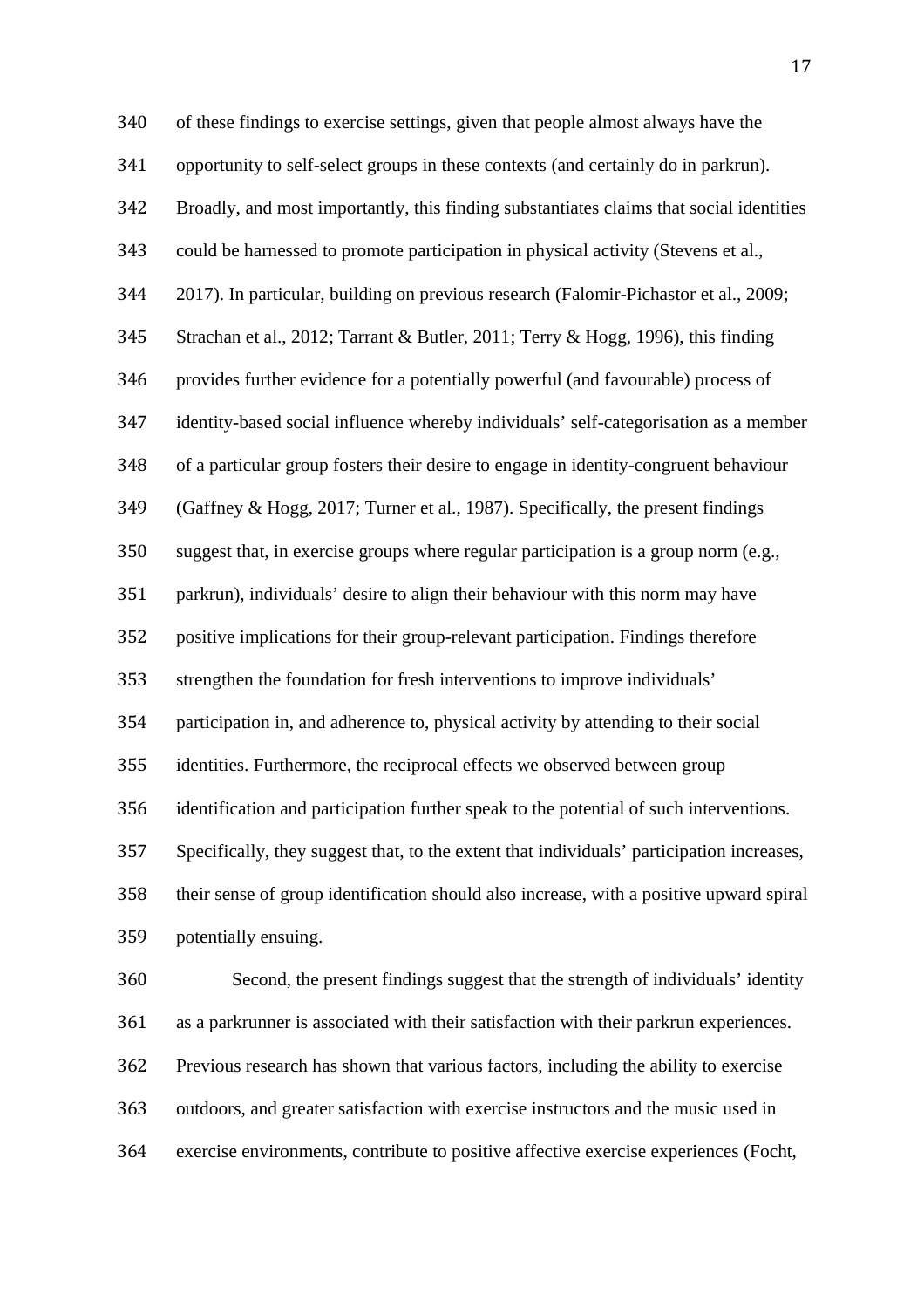2009; Wininger & Pargman, 2003). Group identification represents a novel and important additional correlate. Although many previously identified factors are external and changeable, social identities contribute to people's internal sense of 'who they are' (Haslam, 2004). Strong identities in particular may therefore be relatively enduring, suggesting that promoting group identification may represent an effective long-term strategy for facilitating positive exercise experiences (and greater participation).

 Findings relating to group cohesion also advance current understanding. Various benefits—including long-term increases in physical activity—have been documented following the implementation of interventions designed to increase cohesiveness in exercise groups (e.g., Estabrooks et al., 2011; Estabrooks et al., 2008). The present findings extend this by indicating that group identification is positively associated with group cohesion (and physical activity participation). Although a marginally stronger path was observed from group identification to group cohesion in Model 2 compared to the reverse path in Model 3, the small difference in the magnitude of the path coefficients, coupled with the cross-sectional nature of our research, prevents definitive conclusions regarding the directionality of this relationship. Regardless, the association between the two variables has positive implications. Specifically, it suggests that improvements in at least one (and, given that reciprocal effects were observed, probably both) of the constructs will elicit improvements in the other, which will likely have the effect of promoting additional benefits for group members. Based on current understanding, using strategies that promote a sense of distinctiveness in exercise groups (e.g., providing group t-shirts or encouraging the group to select a group song) would be a shrewd approach for those seeking to improve participation and adherence rates, given the capacity of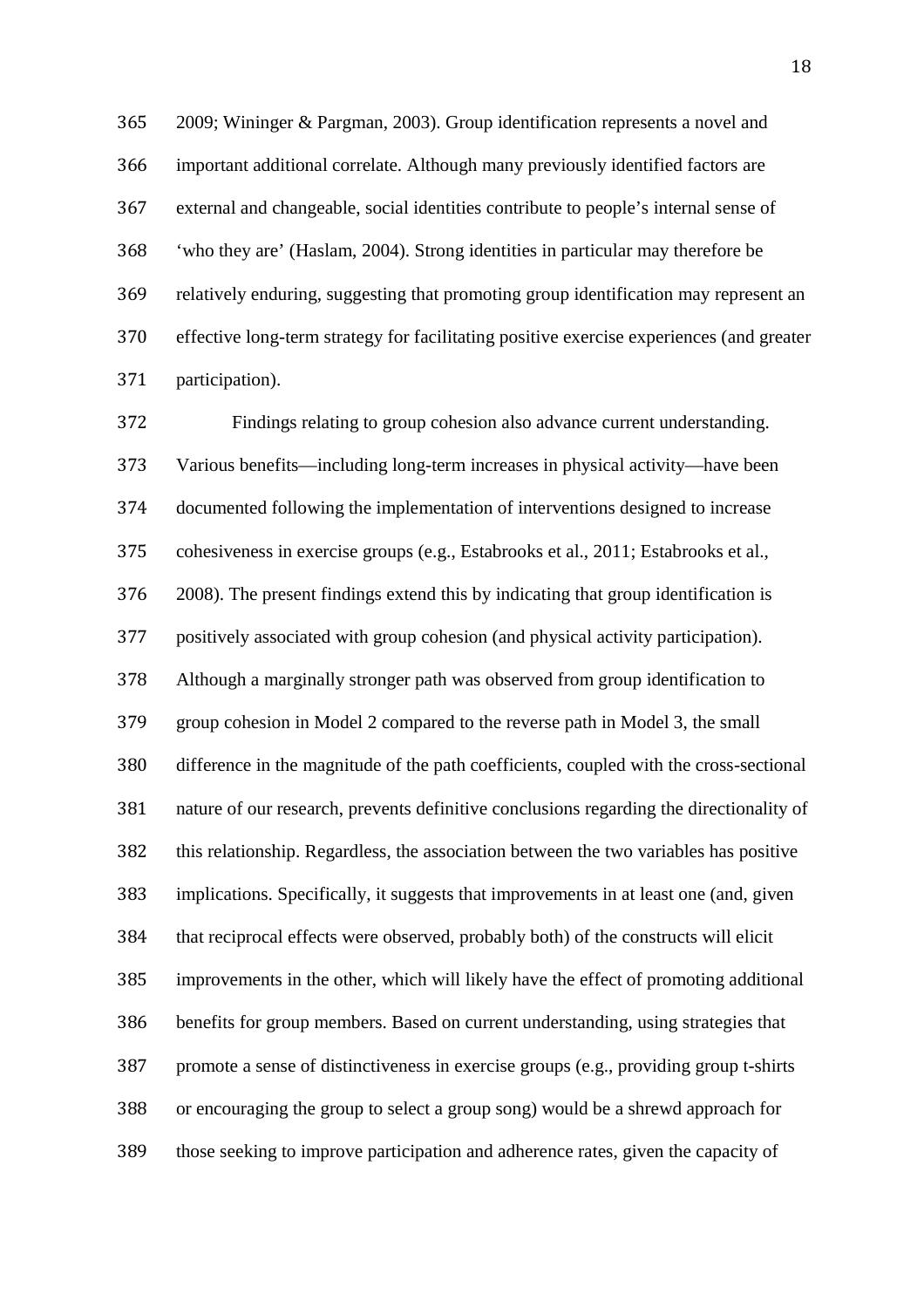such strategies to promote increases in both group identification and group cohesion (Carron & Spink, 1993; Høigaard et al., 2013).

 Findings also extend previous research—collectively referred to as the 'social cure' (Jetten, Haslam, & Haslam, 2012)—which has demonstrated the positive relationship between individuals' membership of multiple important social groups and their global well-being. Although previous research has demonstrated this relationship in various contexts, including care homes (Haslam et al., 2014) and choirs (Dingle, Brander, Ballantyne, & Baker, 2013), and with regard to various health indicators, including self-esteem (Jetten et al., 2015) and quality of life (Steffens, Cruwys, Haslam, Jetten, & Haslam, 2016), this is the first study to demonstrate this relationship (1) in an exercise setting, and (2) in relation to individuals' life satisfaction. Finally, although previous research has demonstrated that individuals' overall

exercise participation and life satisfaction are positively associated (Grant et al.,

2009), the present findings indicate that participation in parkrun alone (at most a

once-weekly activity) is not associated with greater life satisfaction. Sato et al.

(2015) suggested that, for distance running events to enhance people's life

satisfaction, participation must be accompanied by an increase in their weekly

- running. In line with these suggestions, a lack of additional running (or other
- exercise) besides parkrun may underlie the non-significant relationship observed

among our participants. Further research tracking the full range of individuals'

exercise behaviours would, however, be required to test this.

### *Limitations and Future Research*

 The present study extended previous research by examining social identities in a specific real-world exercise setting. By solely recruiting parkrunners, we were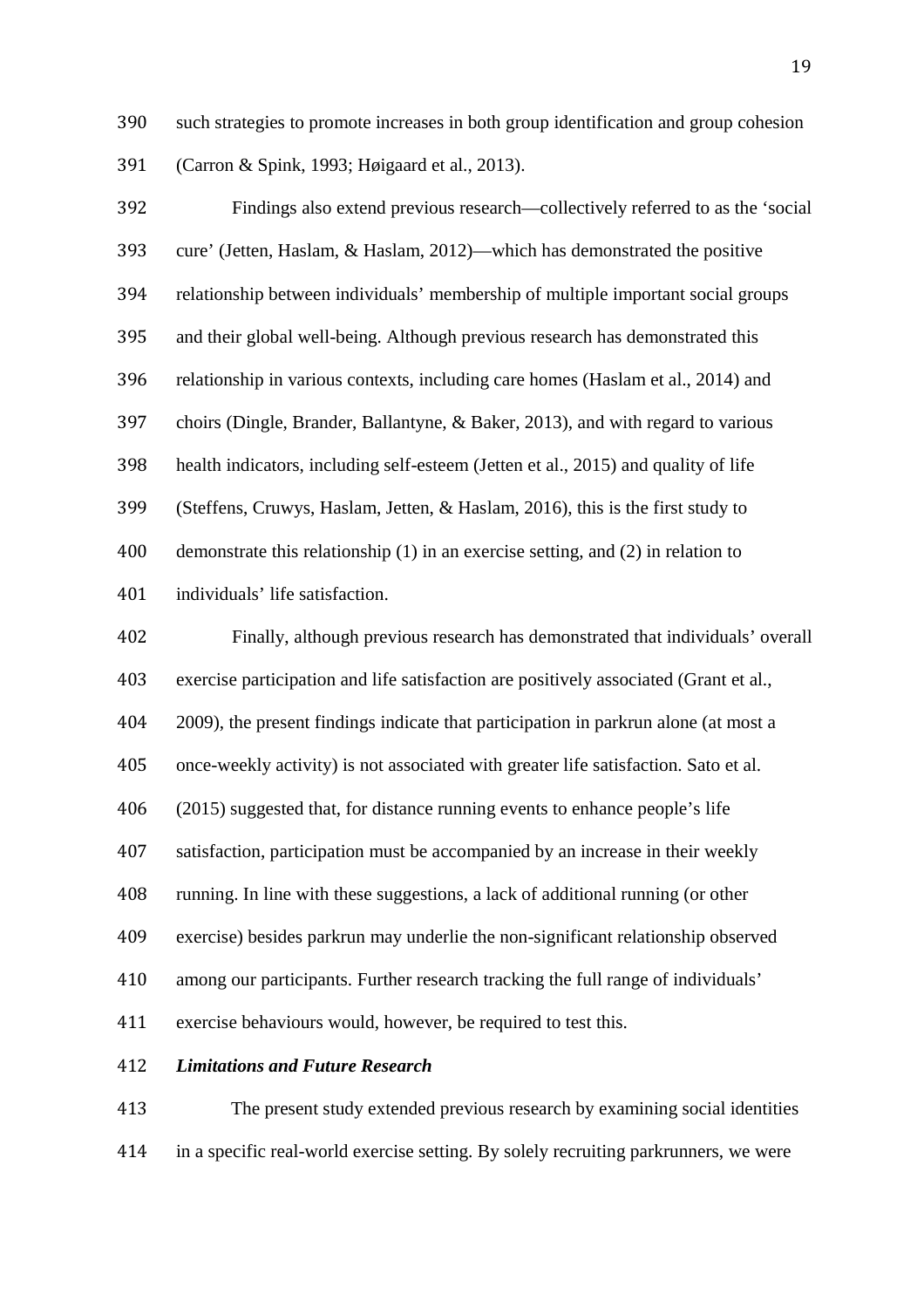able to examine the relationship between group identification and objectively assessed participation, as well as the relationship between group identification and several additional variables measured via self-report. This approach limited the generalisability of our findings, however, and further research is therefore required in other exercise settings (e.g., Crossfit, SoulCycle, Orangetheory Fitness). Indeed, further research in these various settings is particularly important given our data- driven analytic strategy, with the post hoc model modifications requiring replication (MacCallum & Austin, 2000). There is also a particular need for additional research examining the relationship between group identification and group cohesion. The present study provided an initial test of this relationship. The single-item measure of cohesion used could, however, be considered a limitation, and the strong association found between the two constructs should, therefore, be viewed as a foundation for further research.

 Given the present findings, and the consistent trends displayed in previous cross-sectional research (Strachan et al., 2012; Terry & Hogg, 1996), there is now also a need for (1) longitudinal studies to confirm the directionality of the relationships explored in the current research, and (2) experimental and intervention- based studies to test the causal effects of group identification on key outcomes such as participation, adherence, and effort. Such studies would yield an understanding of whether changes (particularly increases) in group identification lead to positive changes in key variables. Addressing a limitation of this study, future studies may also consider measuring the full range of individuals' physical activity behaviours (i.e., their engagement in physical activity outside, as well as within, the group setting) to determine whether group identification is (at least indirectly) associated with individuals' overall physical activity levels. Measuring the full range of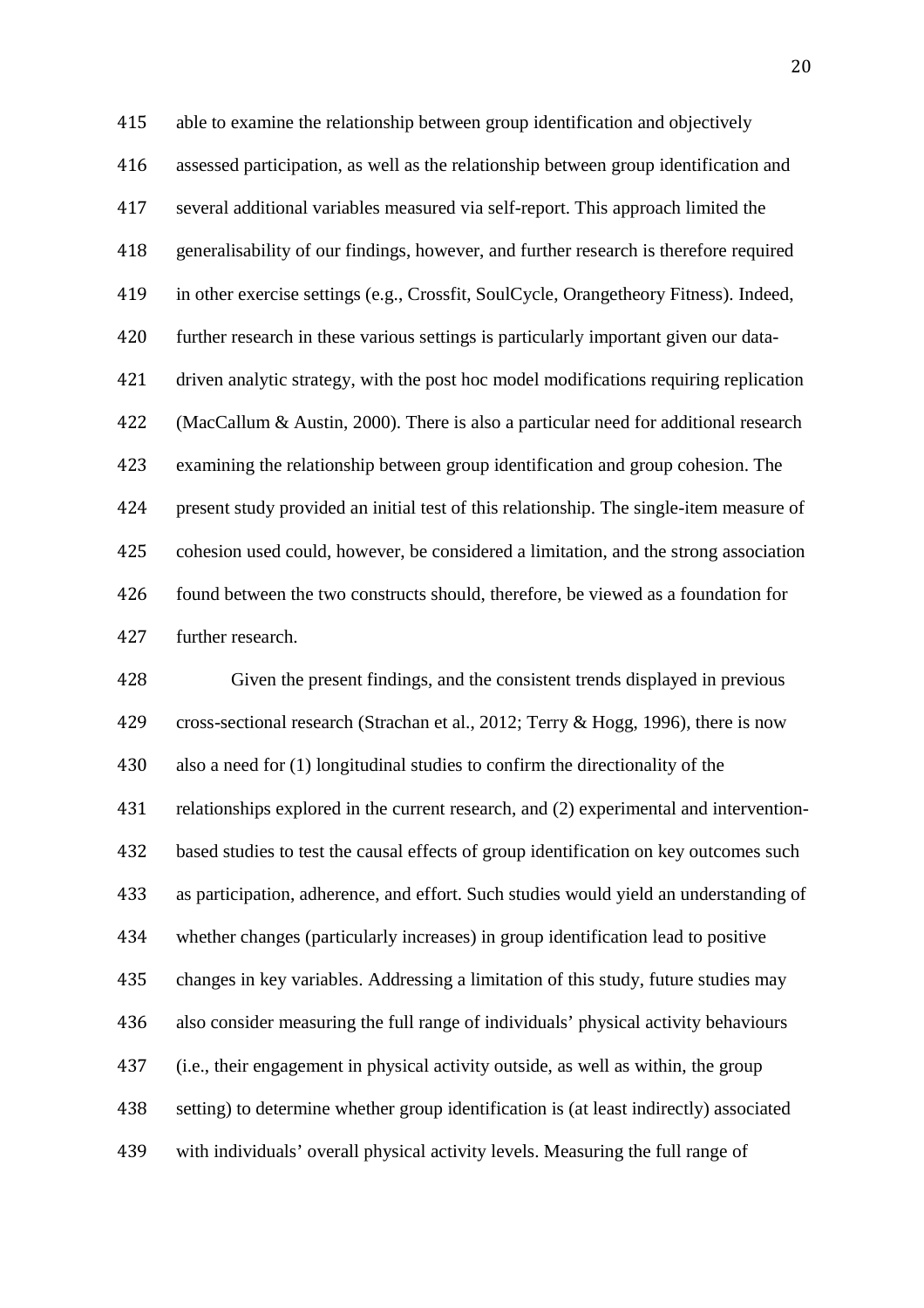individuals' physical activity behaviours would also improve our understanding of

the relationship between individuals' participation in specific exercise programmes

or initiatives (e.g., parkrun), their overall exercise participation, and their global

well-being (e.g., their life satisfaction).

**Conclusion**

- Our findings indicate positive relationships between individuals developing
- strong social identities in exercise settings and their participation in group-relevant

exercise, as well as their sense of exercise-specific satisfaction, group cohesion, and

- 448 life satisfaction. Although further research is required to determine the directionality
- of these relationships, our findings indicate that they may be reciprocal, with
- individuals' sense of social identity potentially representing both a cause and, to
- varying degrees, an effect of greater participation, exercise-specific satisfaction,
- group cohesion, and life satisfaction.

#### **Acknowledgments**

- We would like to thank parkrun UK and all the individual parkrun event
- teams we contacted for their support.

## **Disclosure Statement**

- The authors report no conflicts of interest.
- 

#### **References**

- Arbuckle, J. L. (2014). Amos (Version 23). Chicago: IBM SPSS.
- Bentler, P. M. (2005). *EQS 6 Structural Equations Programme Manual*. Encino,
- CA: Multivariate Software.
- Biddle, S. J. H., Mutrie, N., & Gorely, T. (2015). *Psychology of Physical Activity:*
- *Determinants, Well-being and Interventions (3rd edition)*. London:
- Routledge.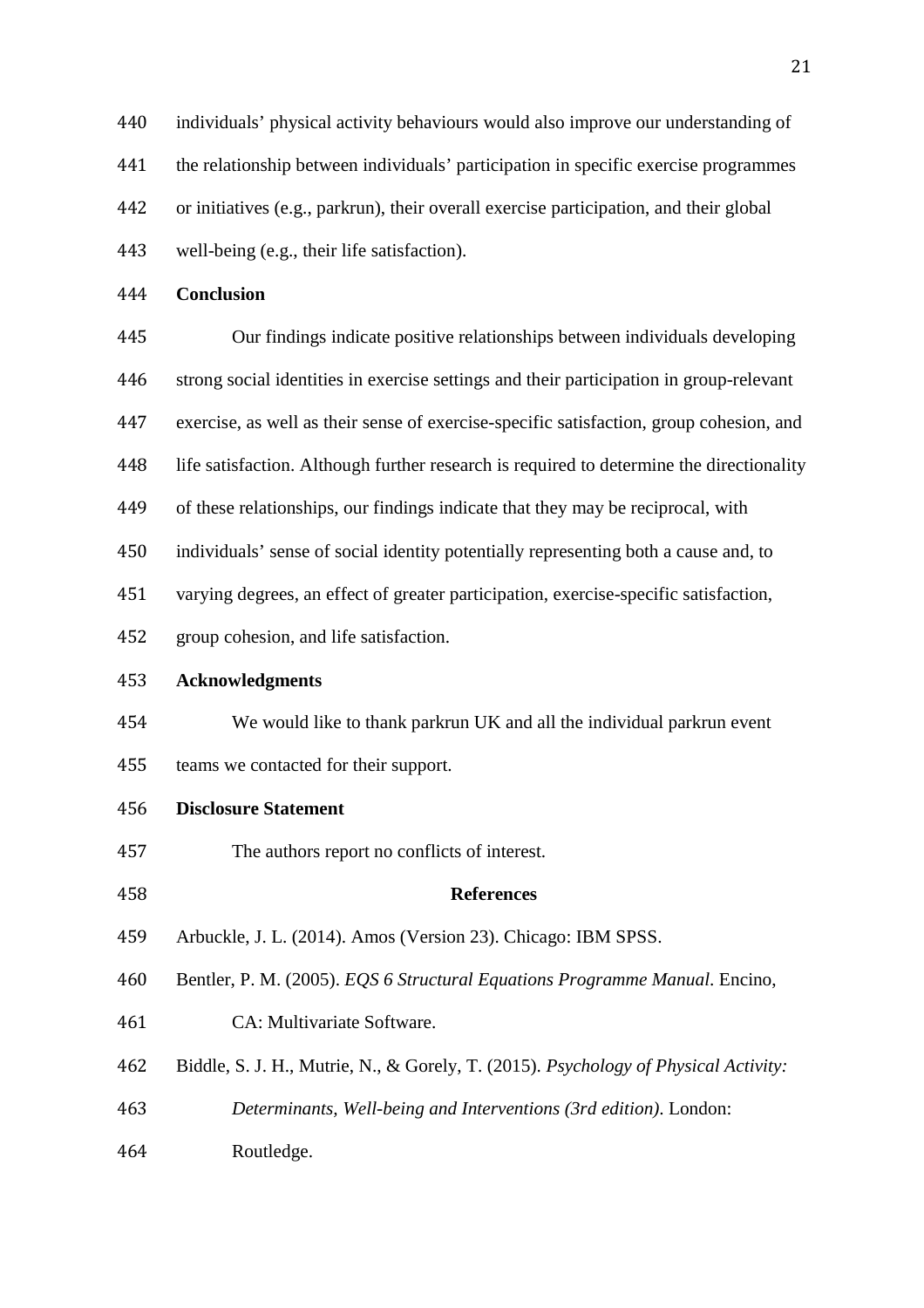- Bollen, K. A., & Stine, R. A. (1992). Bootstrapping goodness-of-fit measures in structural equation models. *Sociological Methods & Research, 21*(2), 205**–**
- 229.
- Bowen, N. K., & Guo, S. (2011). *Structural Equation Modeling*. New York: Oxford University Press.
- Byrne, B. M. (2016). *Structural Equation Modeling with AMOS: Basic Concepts,*
- *Applications, and Programming (3rd edition)*. New York: Routledge.
- Carron, A. V., Brawley, L. R., & Widmeyer, W. N. (1998). The measurement of
- cohesiveness in sport groups. In J. L. Duda (Ed.), *Advances in Sport and*
- *Exercise Psychology Measurement* (pp. 213**–**226). Morgantown, WV: Fitness Information Technology.
- Carron, A. V., & Spink, K. S. (1993). Team building in an exercise setting. *The Sport Psychologist, 7*, 8**–**18.
- Carron, A. V., Widmeyer, W. N., & Brawley, L. R. (1985). The development of an
- instrument to assess cohesion in sport teams: the group environment
- questionnaire. *Journal of Sport Psychology, 7*(3), 244**–**266.
- Diener, E., Emmons, R. A., Larsen, R. J., & Griffin, S. (1985). The satisfaction with life scale. *Journal of Personality Assessment, 49*(1), 71-75.
- Ding, D., Sallis, J. F., Conway, T. L., Saelens, B. E., Frank, L. D., Cain, K. L., &
- Slymen, D. J. (2012). Interactive effects of built environment and
- psychosocial attributes on physical activity: a test of ecological models.
- *Annals of Behavioral Medicine, 44*(3), 365**–**374.
- Dingle, G. A., Brander, C., Ballantyne, J., & Baker, F. A. (2013). 'To be heard': The
- social and mental health benefits of choir singing for disadvantaged adults.
- *Psychology of Music, 41*(4), 405**–**421.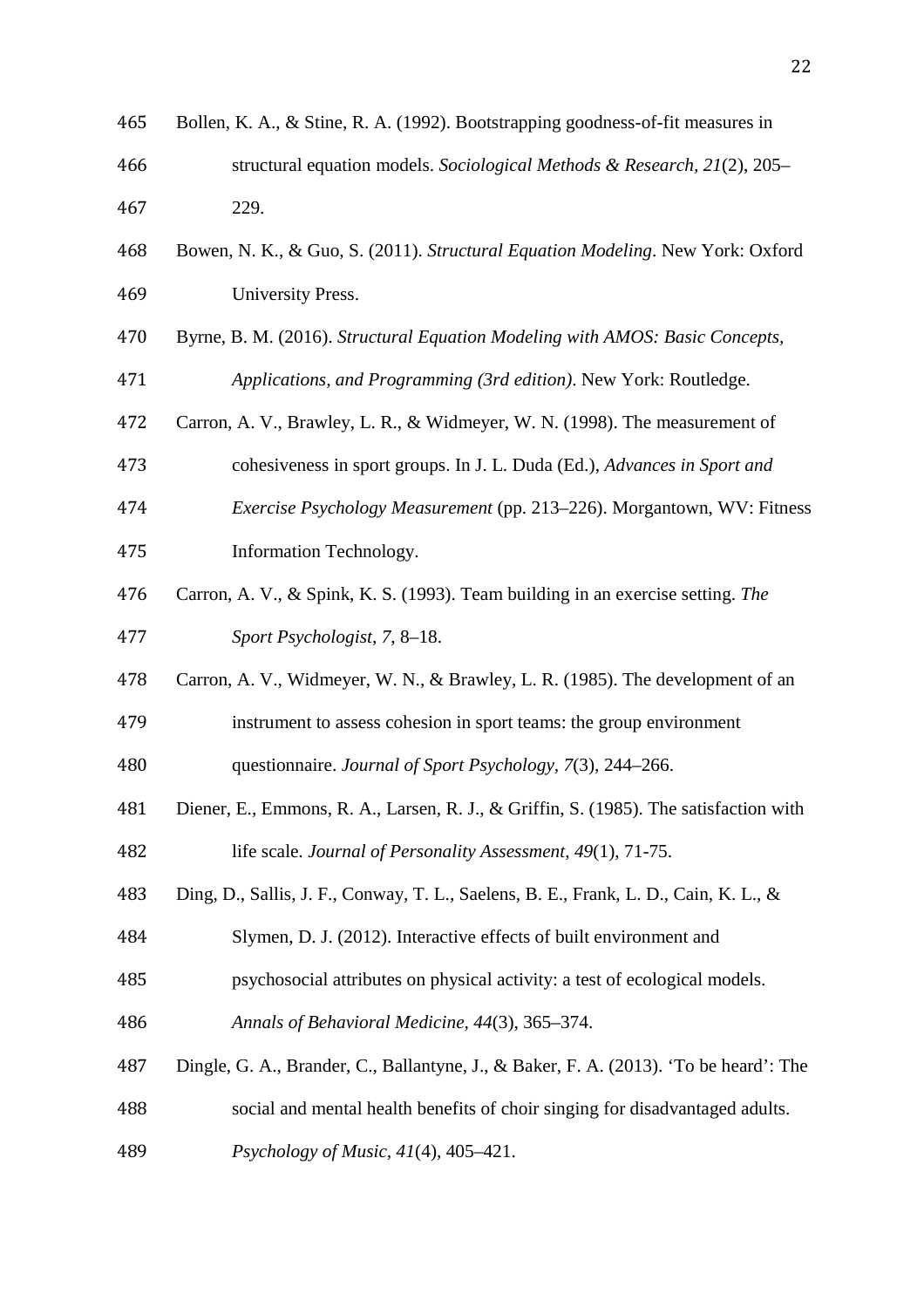| Ellemers, N., Kortekaas, P., & Ouwerkerk, J. W. (1999). Self-categorisation,           |
|----------------------------------------------------------------------------------------|
| commitment to the group and group self-esteem as related but distinct aspects          |
| of social identity. European Journal of Social Psychology, 29(2/3), 371-389.           |
| Ellemers, N., Spears, R., & Doosje, B. (1997). Sticking together or falling apart: in- |
| group identification as a psychological determinant of group commitment                |
| versus individual mobility. Journal of Personality & Social Psychology,                |
| 72(3), 617-626.                                                                        |
| Estabrooks, P. A., Almeida, F. A., Hill, J., Gonzales, M., Schreiner, P., Van Den      |
| Berg, R., & Smith-Ray, R. L. (2011). Move more: translating an efficacious             |
| group dynamics physical activity intervention into effective clinical practice.        |
| International Journal of Sport and Exercise Psychology, 9(1), 4-18.                    |
| Estabrooks, P. A., Bradshaw, M., Dzewaltowski, D. A., & Smith-Ray, R. L. (2008).       |
| Determining the impact of Walk Kansas: applying a team-building approach               |
| to community physical activity promotion. Annals of Behavioral Medicine,               |
| $36(1), 1-12.$                                                                         |
| Estabrooks, P. A., & Carron, A. V. (2000). The physical activity group environment     |
| questionnaire: an instrument for the assessment of cohesion in exercise                |
| classes. Group Dynamics, $4(3)$ , $230-243$ .                                          |
| Falomir-Pichastor, J. M., Toscani, L., & Despointes, S. H. (2009). Determinants of     |
| flu vaccination among nurses: the effects of group identification and                  |
| professional responsibility. Applied Psychology: An International Review,              |
| $58(1)$ , 42-58.                                                                       |
| Focht, B. C. (2009). Brief walks in outdoor and laboratory environments: effects on    |
| affective responses, enjoyment, and intentions to walk for exercise. Research          |
| Quarterly for Exercise & Sport, $80(3)$ , 611–620.                                     |
|                                                                                        |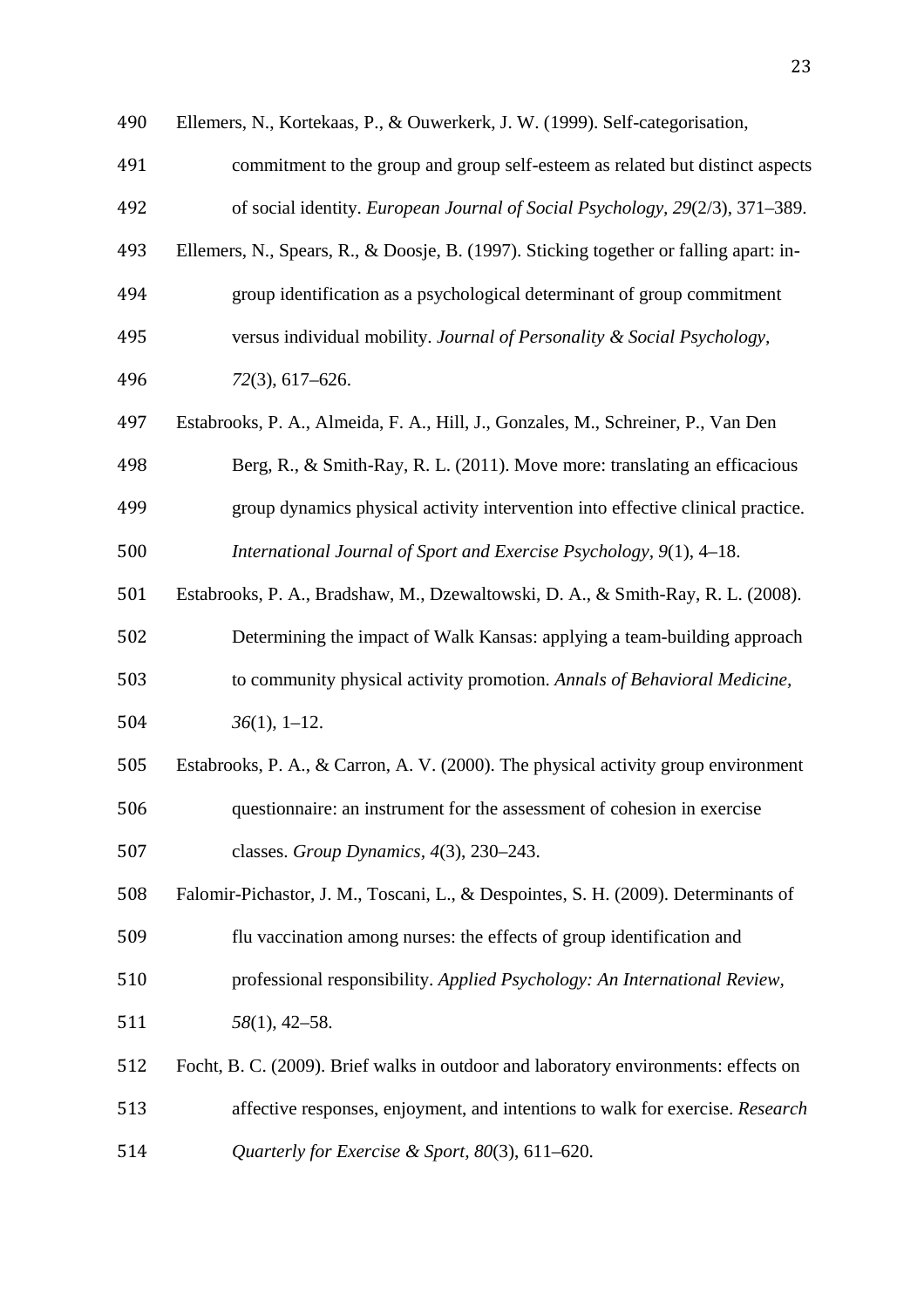| 515 | Gaffney, A. M., & Hogg, M. A. (2017). Social Identity and Social Influence. In S. G.    |
|-----|-----------------------------------------------------------------------------------------|
| 516 | Harkins, K. D. Williams, & J. M. Burger (Eds.), The Oxford Handbook of                  |
| 517 | Social Influence (pp. 259–278). New York: Oxford University Press.                      |
| 518 | Garcia, J. M., Healy, S., & Rice, D. (2016). The individual, social, and                |
| 519 | environmental correlates of physical activity and screen time in Irish                  |
| 520 | children: growing up in Ireland study. Journal of Physical Activity & Health,           |
| 521 | 13(12), 1285-1293.                                                                      |
| 522 | Ghosh, D., & Vogt, A. (2012). Outliers: an evaluation of methodologies. Paper           |
| 523 | presented at the Joint Statistical Mettings, San Diego, CA.                             |
| 524 | Grant, N., Wardle, J., & Steptoe, A. (2009). The relationship between life              |
| 525 | satisfaction and health behavior: a cross-cultural analysis of young adults.            |
| 526 | International Journal of Behavioral Medicine, 16(3), 259-268.                           |
| 527 | Greenaway, K. H., Haslam, S. A., Cruwys, T., Branscombe, N. R., Ysseldyk, R., &         |
| 528 | Heldreth, C. (2015). From "we" to "me": group identification enhances                   |
| 529 | perceived personal control with consequences for health and well-being.                 |
| 530 | Journal of Personality and Social Psychology, 109(1), 53-74.                            |
| 531 | Haslam, C., Haslam, S. A., Knight, C., Gleibs, I., Ysseldyk, R., & McCloskey, L. G.     |
| 532 | (2014). We can work it out: Group decision-making builds social identity and            |
| 533 | enhances the cognitive performance of care residents. British Journal of                |
| 534 | Psychology, 105(1), 17–34.                                                              |
| 535 | Haslam, S. A. (2004). Psychology in Organizations: The Social Identity Approach.        |
| 536 | London: SAGE.                                                                           |
| 537 | Haslam, S. A., Steffens, N. K., Peters, K., Boyce, R. A., Mallett, C. J., & Fransen, K. |
| 538 | (2017). A social identity approach to leadership development: The 5R                    |
| 539 | program. Journal of Personnel Psychology, 16, 113-124.                                  |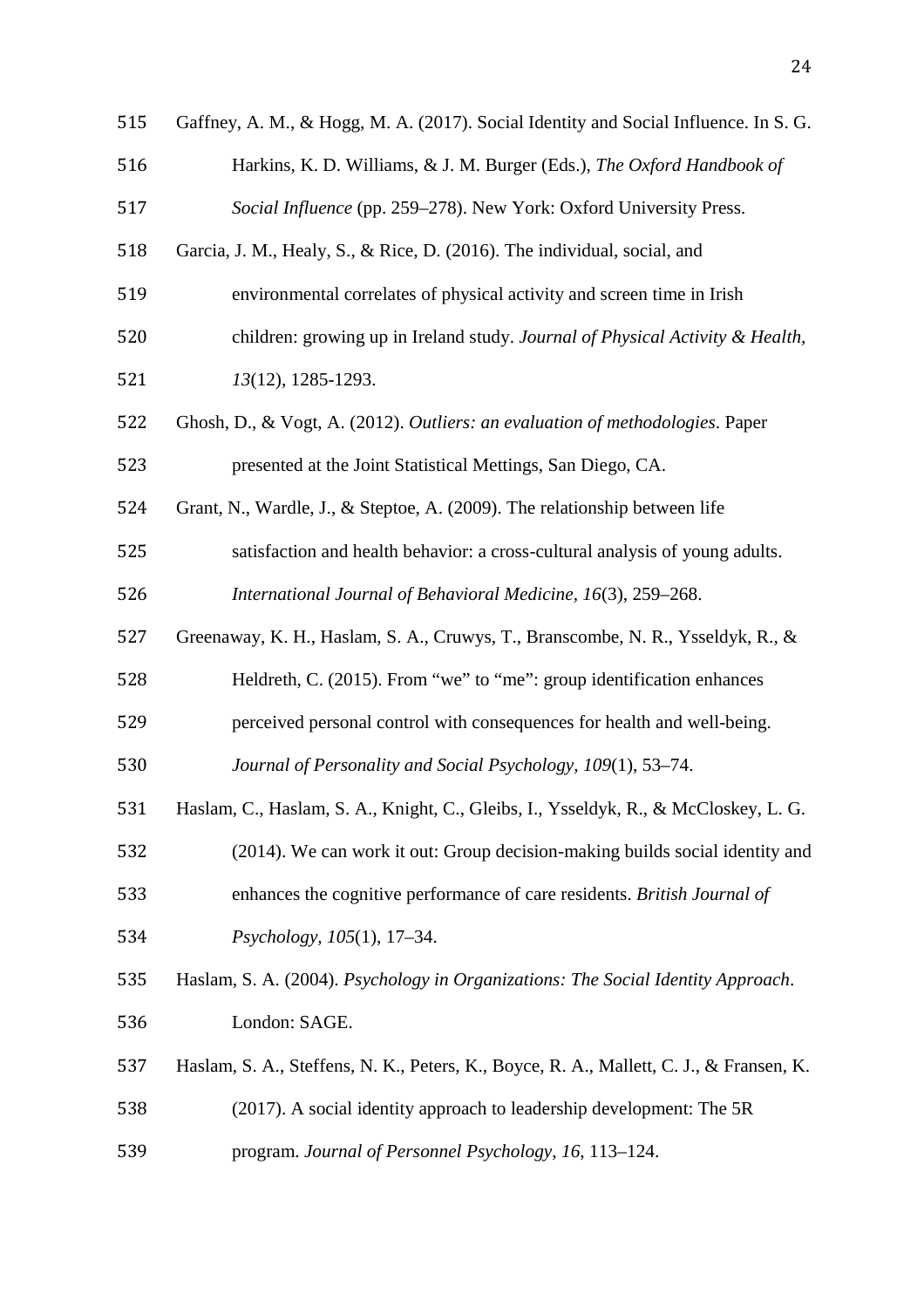Hooper, D., Coughlan, J., & Mullen, M. R. (2008). Structural equation modelling: guidelines for determining model fit. *Electronic Journal of Business Research Methods, 6*(1), 53**–**59. Hu, L. T., & Bentler, P. M. (1999). Cutoff criteria for fit indexes in covariance structure analysis: conventional criteria versus new alternatives. *Structural Equation Modeling, 6*(1), 1**–**55. Høigaard, R., Boen, F., De Cuyper, B., & Peters, D. M. (2013). Team identification reduces social loafing and promotes social laboring in cycling. *International Journal of Applied Sports Sciences, 25*(1), 33**–**40. Jetten, J., Branscombe, N. R., Haslam, S. A., Haslam, C., Cruwys, T., Jones, J. M., ... Zhang, A. (2015). Having a lot of a good thing: Multiple important group memberships as a source of self-esteem. *Plos One, 10*(6), e0131035. Jetten, J., Haslam, C., & Haslam, S. A. (2012). *The Social Cure: Identity, Health and Well-being*. New York: Psychology Press. Kendzierski, D., & DeCarlo, K. J. (1991). Physical activity enjoyment scale: two validation studies. *Journal of Sport & Exercise Psychology, 13*(1), 50**–**64. Kline, R. B. (2005). *Principles and Practice of Structural Equation Modeling (2nd edition)*. New York: Guilford Press. Lei, M., & Lomax, R. G. (2005). The effect of varying degrees of nonnormality in structural equation modeling. *Structural Equation Modeling, 12*(1), 1**–**27. MacCallum, R. C., & Austin, J. T. (2000). Applications of structural equation modeling in psychological research. *Annual Review of Psychology, 51*(1), 201-226. Moen, F., Hoigaard, R., & Peters, D. M. (2014). Performance progress and leadership behavior. *International Journal of Coaching Science, 8*(1), 69**–**81.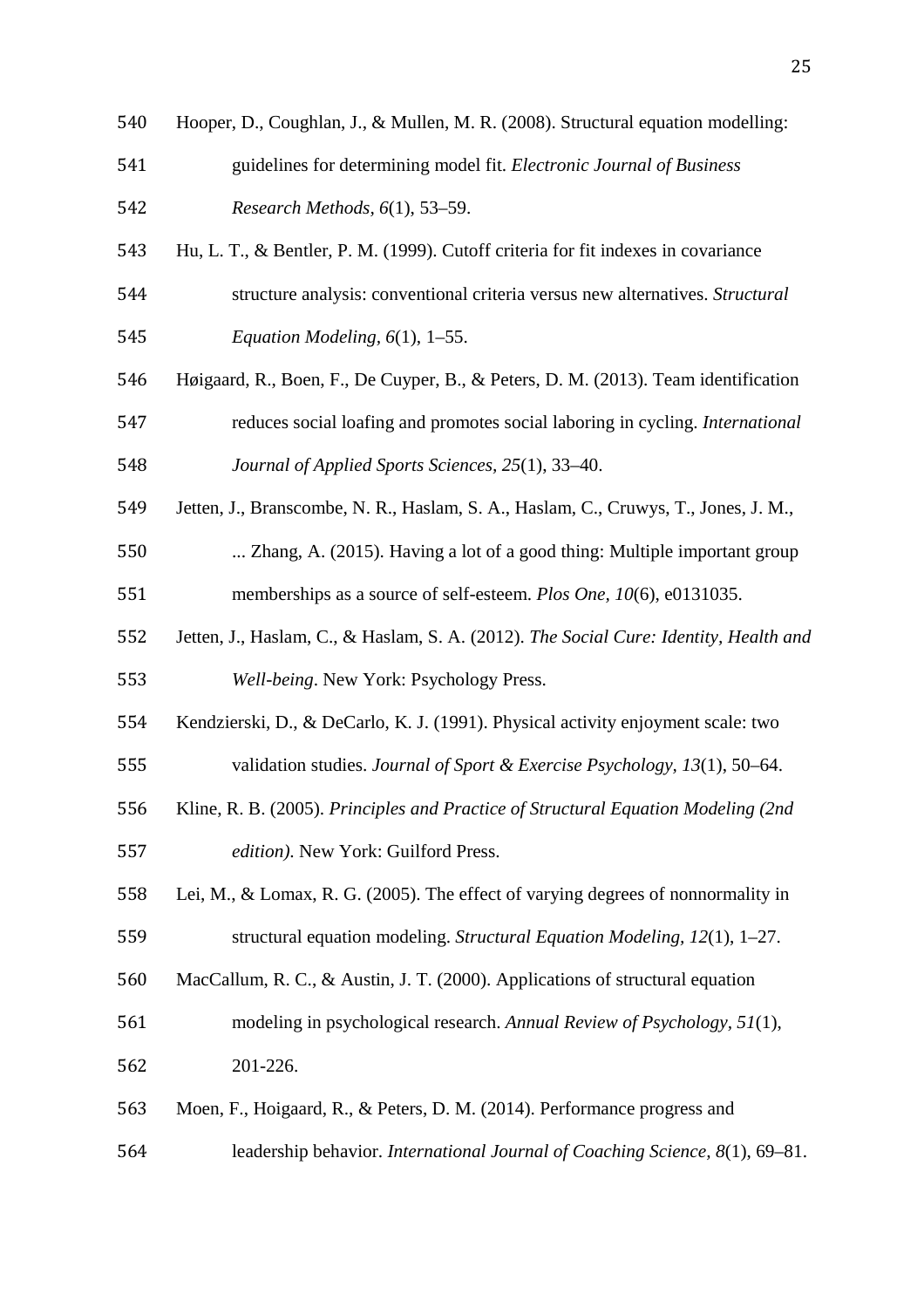| 565 | Nevitt, J., & Hancock, G. R. (2001). Performance of bootstrapping approaches to          |
|-----|------------------------------------------------------------------------------------------|
| 566 | model test statistics and parameter standard error estimation in structural              |
| 567 | equation modeling. Structural Equation Modeling, 8(3), 353–377.                          |
| 568 | Osborne, J. W., & Overbay, A. (2004). The power of outliers (and why researchers         |
| 569 | should always check for them). Practical Assessment, Research &                          |
| 570 | Evaluation, $9(6)$ , 1-12.                                                               |
| 571 | Postmes, T., Haslam, S. A., & Jans, L. (2013). A single-item measure of social           |
| 572 | identification: reliability, validity, and utility. British Journal of Social            |
| 573 | Psychology, 52(4), 597-617.                                                              |
| 574 | Raedeke, T. D. (2007). The relationship between enjoyment and affective responses        |
| 575 | to exercise. Journal of Applied Sport Psychology, 19(1), 105–115.                        |
| 576 | Rhodes, R. E., & de Bruijn, G. J. (2013). How big is the physical activity intention-    |
| 577 | behaviour gap? A meta-analysis using the action control framework. British               |
| 578 | Journal of Health Psychology, 18(2), 296–309.                                            |
| 579 | Sallis, J. F., Bull, F., Guthold, R., Heath, G. W., Inoue, S., Kelly, P.,  Hallal, P. C. |
| 580 | (2016). Progress in physical activity over the Olympic quadrennium. Lancet,              |
| 581 | 388(10051), 1325-1336.                                                                   |
| 582 | Sallis, J. F., Cervero, R. B., Ascher, W., Henderson, K. A., Kraft, M. K., & Kerr, J.    |
| 583 | (2006). An ecological approach to creating active living communities.                    |
| 584 | Annual Review of Public Health, 27, 297-322.                                             |
| 585 | Sato, M., Jordan, J. S., & Funk, D. C. (2015). Distance running events and life          |
| 586 | satisfaction: A longitudinal study. Journal of Sport Management, 29(4), 347–             |
| 587 | 361.                                                                                     |
|     |                                                                                          |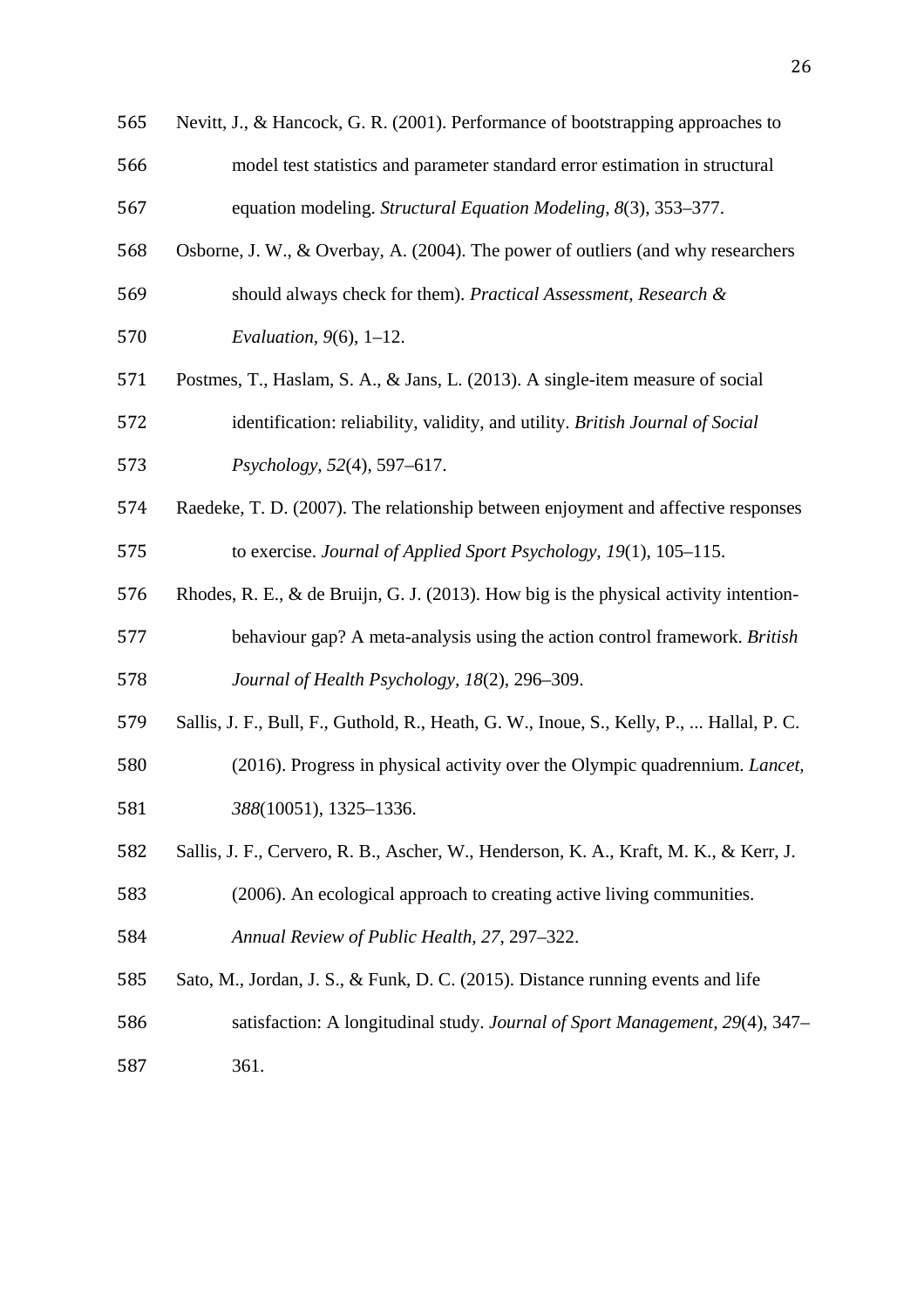| 588 | Sato, M., Jordan, J. S., & Funk, D. C. (2016). A distance-running event and life        |
|-----|-----------------------------------------------------------------------------------------|
| 589 | satisfaction: The mediating roles of involvement. Sport Management Review,              |
| 590 | 19, 536-549.                                                                            |
| 591 | Sniehotta, F. F., Scholz, U., & Schwarzer, R. (2005). Bridging the intention-           |
| 592 | behaviour gap: Planning, self-efficacy, and action control in the adoption and          |
| 593 | maintenance of physical exercise. Psychology & Health, 20(2), 143-160.                  |
| 594 | Steffens, N. K., Cruwys, T., Haslam, C., Jetten, J., & Haslam, S. A. (2016). Social     |
| 595 | group memberships in retirement are associated with reduced risk of                     |
| 596 | premature death: evidence from a longitudinal cohort study. BMJ Open, 6(2),             |
| 597 | e010164.                                                                                |
| 598 | Stevens, M., Rees, T., Coffee, P., Steffens, N. K., Haslam, S. A., & Polman, R.         |
| 599 | (2017). A social identity approach to understanding and promoting physical              |
| 600 | activity. Sports Medicine, 47(10), 1911-1918.                                           |
| 601 | Strachan, S. M., Shields, C. A., Glassford, A., & Beatty, J. (2012). Role and group     |
| 602 | identity and adjustment to the possibility of running group disbandment.                |
| 603 | Psychology of Sport and Exercise, 13(4), 436-443.                                       |
| 604 | Tajfel, H., & Turner, J. C. (1979). An integrative theory of intergroup conflict. In W. |
| 605 | G. Austin & S. Worchel (Eds.), The Social Psychology of Intergroup                      |
| 606 | <i>Relations</i> (pp. 33–47). Monterey, CA: Brooks/Cole.                                |
| 607 | Tarrant, M., & Butler, K. (2011). Effects of self-categorization on orientation         |
| 608 | towards health. British Journal of Social Psychology, 50(1), 121-139.                   |
| 609 | Terry, D. J., & Hogg, M. A. (1996). Group norms and the attitude-behavior               |
| 610 | relationship: A role for group identification. Personality and Social                   |
| 611 | Psychology Bulletin, 22(8), 776-793.                                                    |
|     |                                                                                         |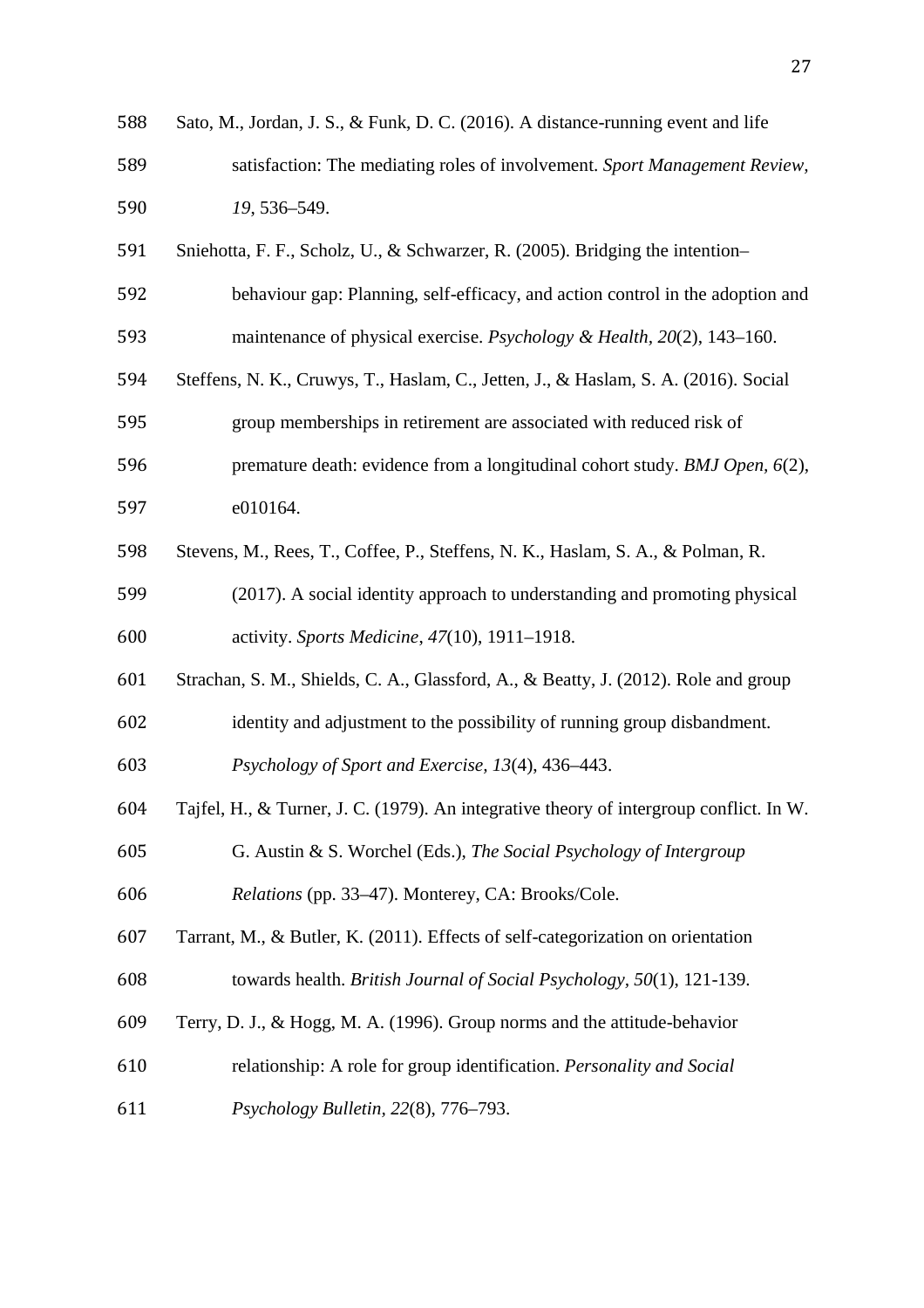| 612 | Turner, J. C., Hogg, M. A., Oakes, P. J., Reicher, S. D., & Wetherell, M. S. (1987). |
|-----|--------------------------------------------------------------------------------------|
| 613 | Rediscovering the Social Group: A Self-Categorization Theory. Oxford:                |
| 614 | Blackwell.                                                                           |
| 615 | West, S. G., Finch, J. F., & Curran, P. J. (1995). Structural equation models with   |
| 616 | nonnormal variables: problems and remedies. In R. H. Hoyle (Ed.),                    |
| 617 | Structural Equation Modeling: Concepts, Issues, and Applications. (pp. 56–           |
| 618 | 75). Thousand Oaks, CA, US: Sage Publications Inc.                                   |
| 619 | Whitton, S. M., & Fletcher, R. B. (2014). The Group Environment Questionnaire: A     |
| 620 | Multilevel Confirmatory Factor Analysis. Small Group Research, 45(1), 68-            |
| 621 | 88.                                                                                  |
| 622 | Wininger, S. R., & Pargman, D. (2003). Assessment of factors associated with         |
| 623 | exercise enjoyment. Journal of Music Therapy, 40(1), 57–73.                          |
| 624 | World Health Organization. (2017). Prevalence of insufficient physical activity.     |
| 625 | Retrieved from                                                                       |
| 626 | http://www.who.int/gho/ncd/risk_factors/physical_activity_text/en/                   |
| 627 |                                                                                      |
| 628 |                                                                                      |
| 629 |                                                                                      |
| 630 |                                                                                      |
| 631 |                                                                                      |
| 632 |                                                                                      |
| 633 |                                                                                      |
| 634 |                                                                                      |
| 635 |                                                                                      |
|     |                                                                                      |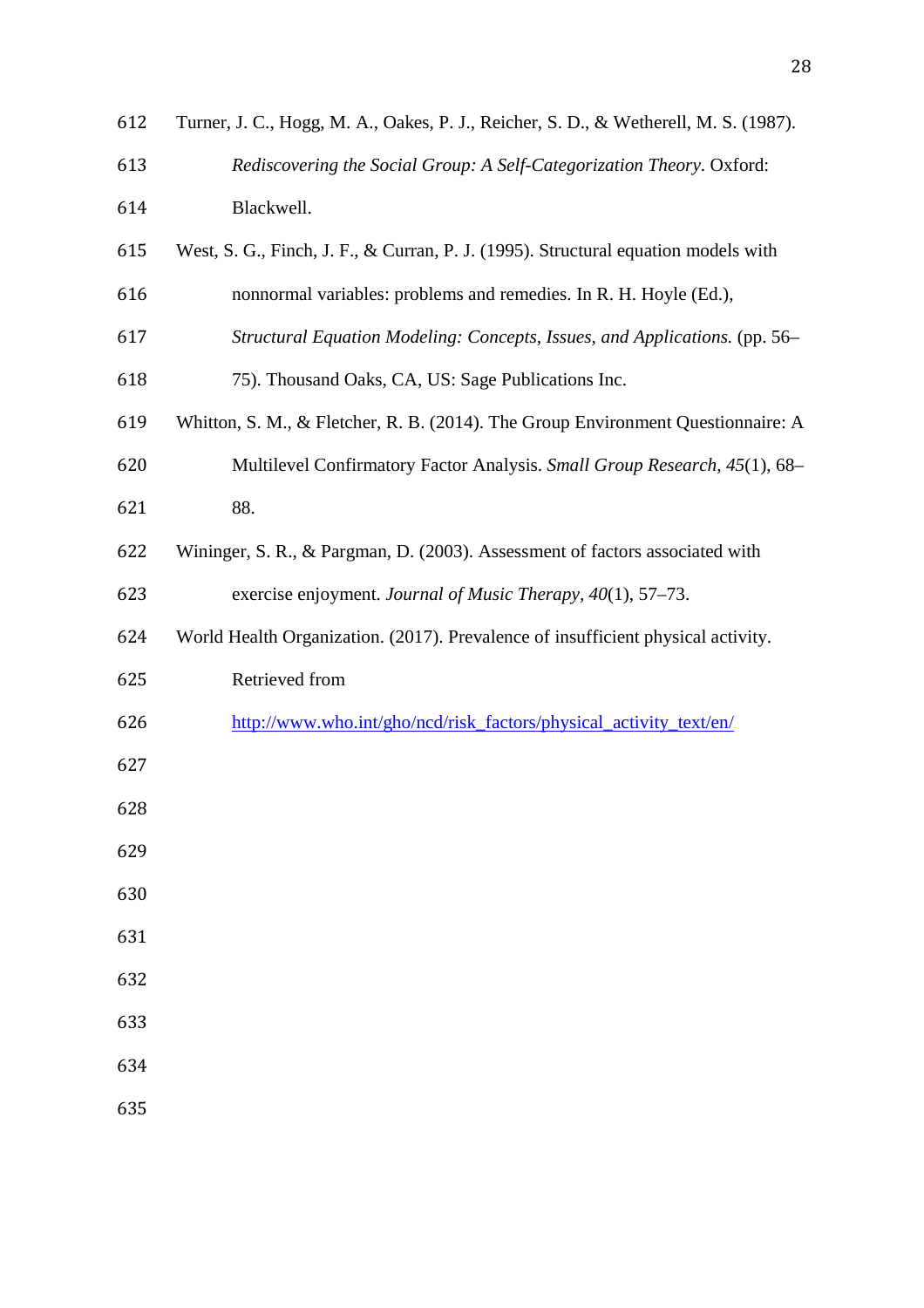| Variable                          | Mean  | <b>SD</b> |                          |                          |                          |        |                          |                          |
|-----------------------------------|-------|-----------|--------------------------|--------------------------|--------------------------|--------|--------------------------|--------------------------|
| 1. Group identification           | 5.82  | 1.39      | $\overline{\phantom{0}}$ |                          |                          |        |                          |                          |
| 2. Group cohesion                 | 4.49  | 1.84      | $.548**$                 | $\overline{\phantom{0}}$ |                          |        |                          |                          |
| 3. Exercise-specific satisfaction | 6.67  | 0.74      | $.280**$                 | $.185*$                  | $\overline{\phantom{a}}$ |        |                          |                          |
| 4. Participation 1                | 14.25 | 7.45      | $.310**$                 | $.215**$                 | .106                     |        |                          |                          |
| 5. Participation 2                | 12.79 | 7.35      | $.204**$                 | $175***$                 | .067                     | .790** | $\overline{\phantom{0}}$ |                          |
| 6. Life satisfaction              | 4.96  | 1.30      | $.167**$                 | $168**$                  | $.164***$                | 115    | .045                     | $\overline{\phantom{a}}$ |

Table 1. Means, standard deviations, and correlations.

Notes:  $* p<0.05$ ,  $** p<0.01$ . Participation 1 = parkruns in six months prior to questionnaire completion;

Participation 2 = parkruns in six months following questionnaire completion.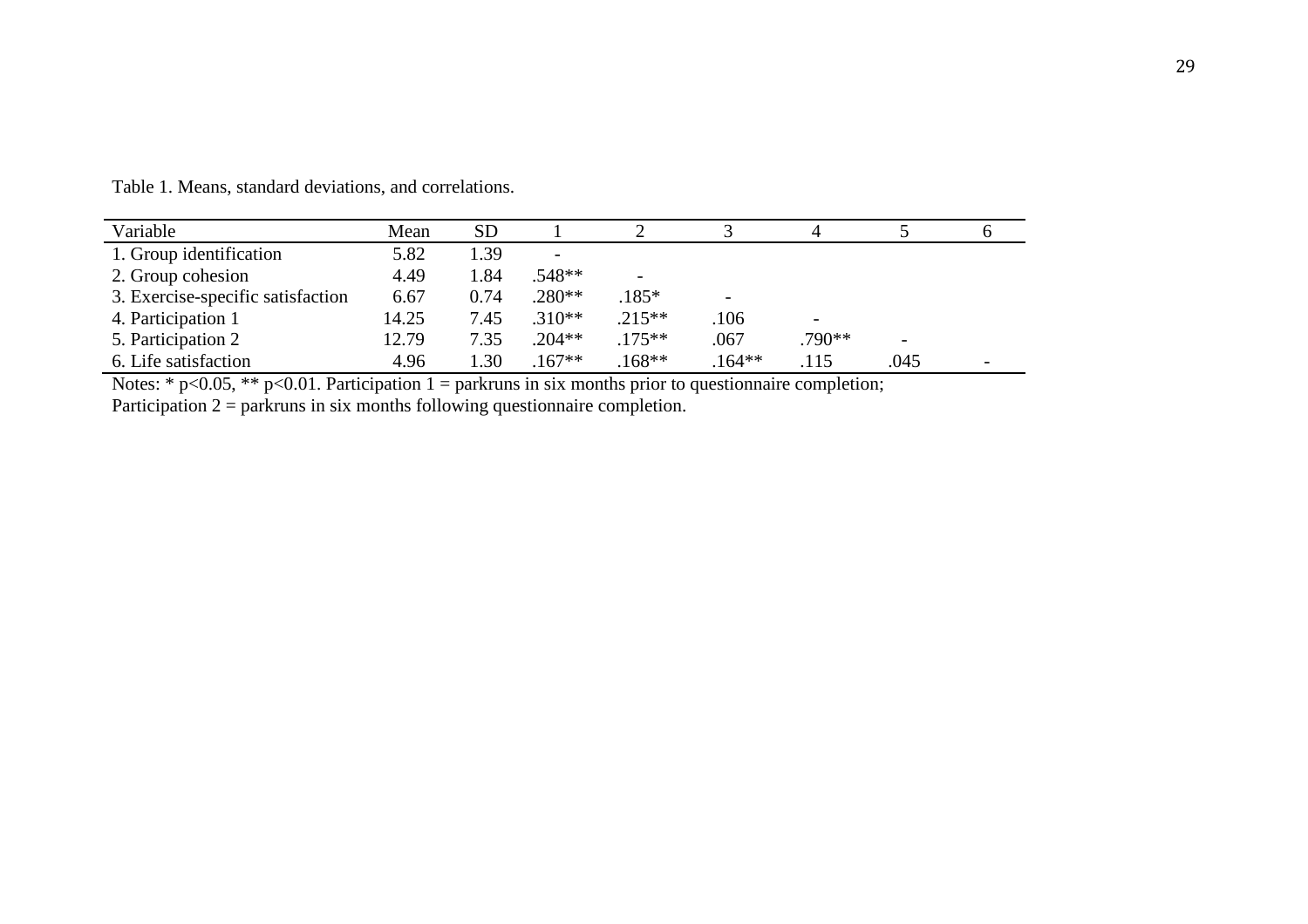Figure 1. Hypothesised model of the relationship between group identification, behavioural, affective, and group-related outcomes, and life satisfaction. Ellipses denote latent variables and rectangles observed variables.